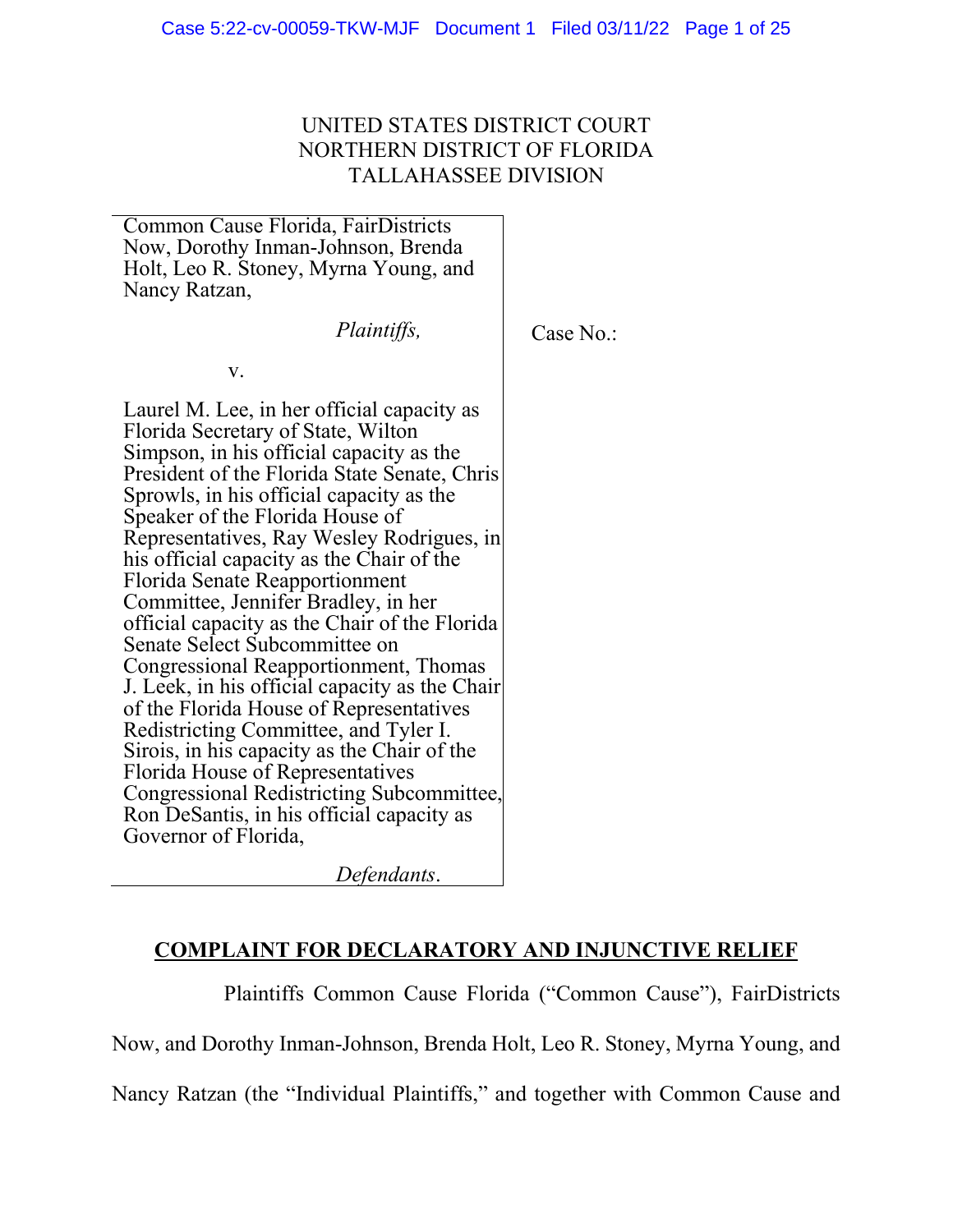FairDistricts Now, "Plaintiffs"), by and through their undersigned counsel, file this Complaint for Declaratory and Injunctive Relief against Defendants Laurel M. Lee, in her official capacity as Florida Secretary of State, Wilton Simpson, in his official capacity as the President of the Florida State Senate, Chris Sprowls, in his official capacity as the Speaker of the Florida House of Representatives, Ray Wesley Rodrigues, in his official capacity as the Chair of the Florida Senate Reapportionment Committee, Jennifer Bradley, in her official capacity as the Chair of the Florida Senate Select Subcommittee on Congressional Reapportionment, Thomas J. Leek, in his official capacity as the Chair of the Florida House of Representatives Redistricting Committee, Tyler I. Sirois, in his capacity as the Chair of the Florida House of Representatives Congressional Redistricting Subcommittee, and Ron DeSantis, in his official capacity as Governor of Florida, and hereby state and allege as follows:

### **INTRODUCTION**

1. This is an action challenging Florida's current congressional districts, which were rendered unconstitutionally malapportioned by a decade of population shifts and which violate Article I, Section 2 of the U.S. Constitution and 2 U.S.C. § 2c.

2. On April 26, 2021, the U.S. Secretary of Commerce delivered the apportionment data obtained by the 2020 Census to the President. Those data make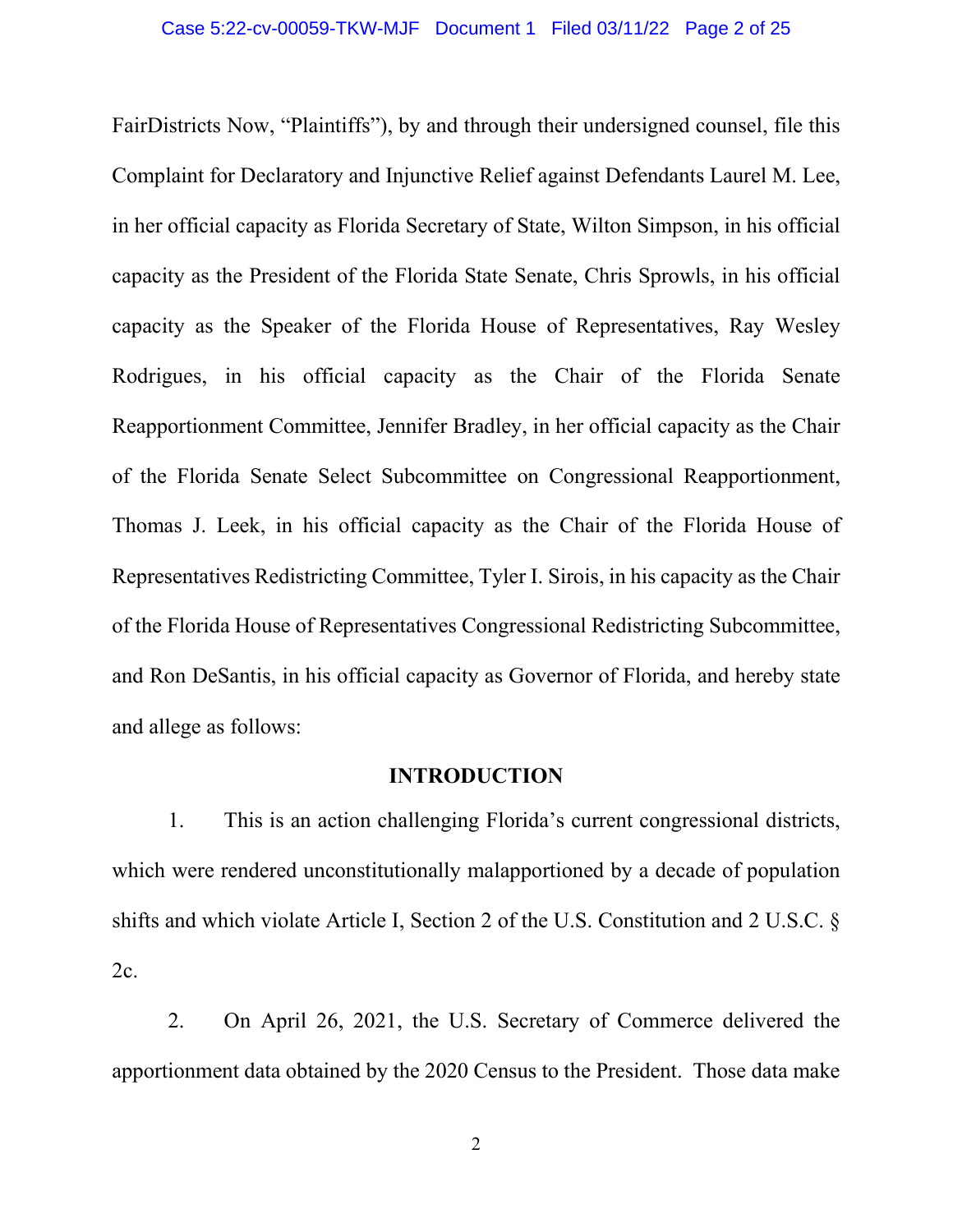#### Case 5:22-cv-00059-TKW-MJF Document 1 Filed 03/11/22 Page 3 of 25

clear that Florida's congressional districts do not account for the current population numbers in Florida, in violation of federal law. *See Arrington v. Elections Board*, 173 F. Supp. 2d 856, 860 (E.D. Wisc. 2001) (three-judge court) (explaining that "existing apportionment schemes become instantly unconstitutional upon the release of new decennial census data") (internal quotation marks omitted). The 2020 Census data also confirmed that Florida, the third-largest State with a population of 21.5 million,  $\frac{1}{1}$  $\frac{1}{1}$  $\frac{1}{1}$  will be allocated 28 Members in the next Congress, one more than currently allocated.

3. After the 2020 Census data was published, the Florida Legislature was tasked with drawing a new congressional map that would comply with constitutional and statutory standards. The Legislature began the process in January 2022. But Governor DeSantis then abruptly intervened, overstepping his Executive powers to propose his own, constitutionally noncompliant map, which veered the Legislature off its course and cast the congressional redistricting process into uncertainty. The Governor has repeatedly and inappropriately inserted himself into the congressional redistricting process, and with each intervention, the Legislature's proposed maps have deviated further and further from the required constitutional standards.

<span id="page-2-0"></span><sup>1</sup> *See* "FLORIDA: 2020 Census." United States Census Bureau, Aug. 25, 2021, https://www.census.gov/library/stories/state-by-state/florida-populationchange-between-census-decade.html.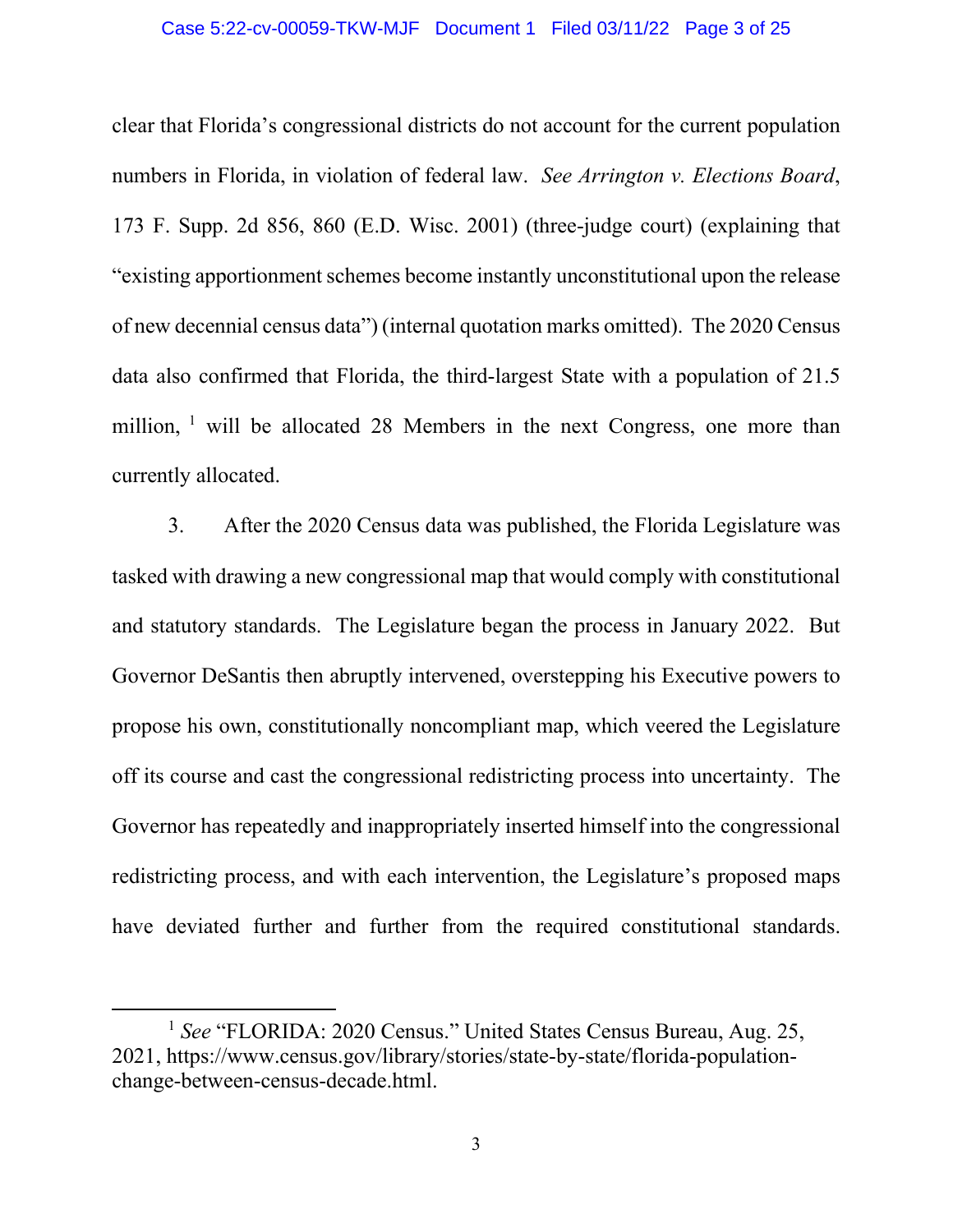#### Case 5:22-cv-00059-TKW-MJF Document 1 Filed 03/11/22 Page 4 of 25

Although the Legislature has proposed subsequent congressional maps in response to Governor DeSantis's pressures, the Governor has nevertheless made it clear that he will veto virtually any map that protects the voting rights of minorities and avoids partisan gerrymandering. As a result, there is a significant likelihood that Florida's political branches will fail to reach consensus to enact a lawful congressional district plan in time to be used in the upcoming 2022 elections.

4. Due to population changes over the past decade, Florida's current congressional districts are both unlawful and unconstitutional. Specifically, the current configuration of Florida's congressional districts violates Article I, Section 2 of the U.S. Constitution's requirement that states must "achieve population equality 'as nearly as is practicable'" when drawing congressional districts. *Karcher v. Daggett*, 462 U.S. 725, 730 (1983) (quoting *Wesberry v. Sanders*, 376 U.S. 1, 7- 8 (1964)); *see also Reynolds v. Sims*, 377 U.S. 533 (1964). The current congressional map also violates 2 U.S.C. § 2c's requirement that a state should have "a number of [congressional] districts equal to the number of Representatives to which such State is so entitled." The Individual Plaintiffs and Common Cause members throughout Florida will be forced to cast unequal votes if the current congressional map is not brought into compliance with constitutional and statutory requirements. The current congressional plan therefore cannot be used in any upcoming elections, including the 2022 elections.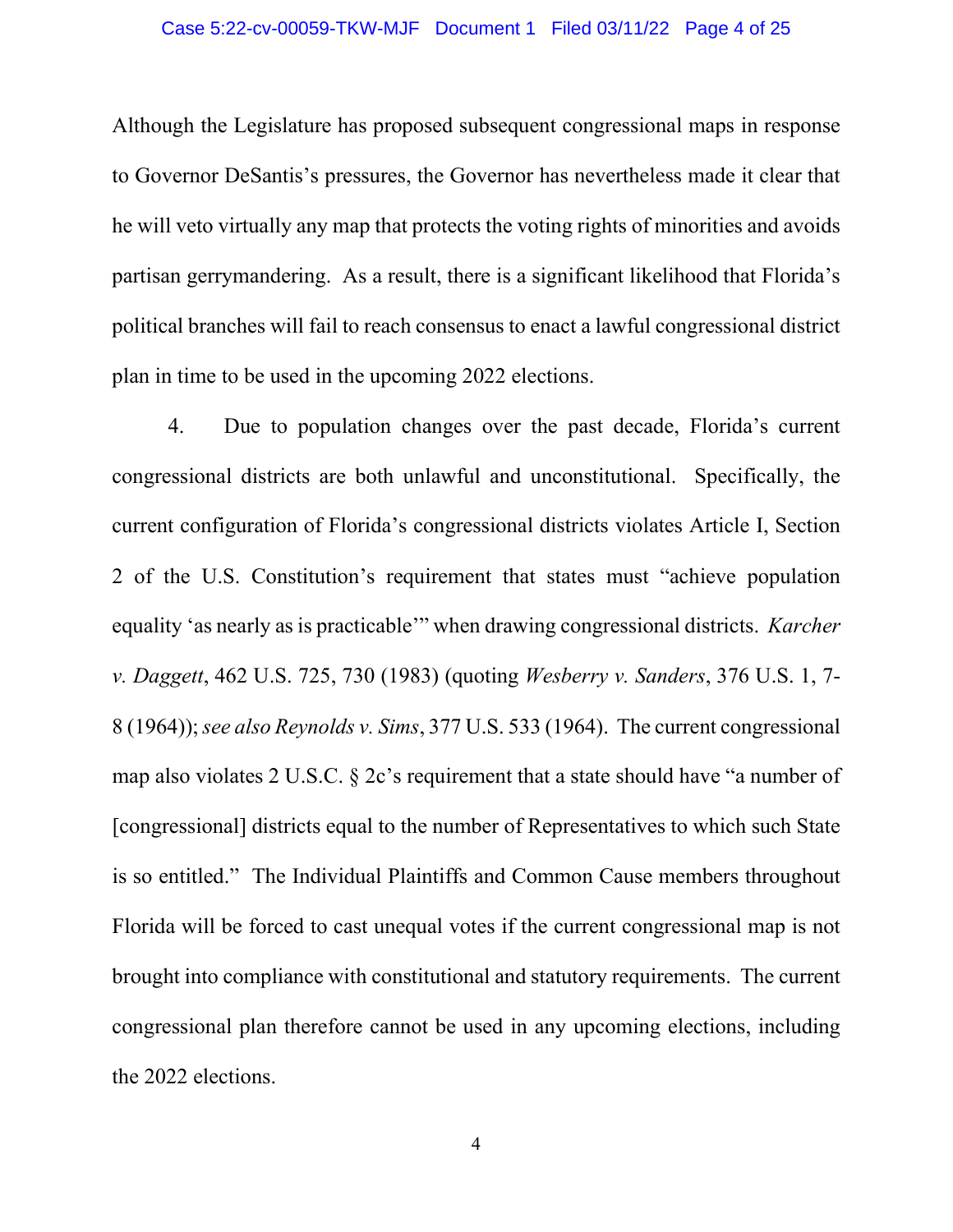#### Case 5:22-cv-00059-TKW-MJF Document 1 Filed 03/11/22 Page 5 of 25

5. Because Florida's political branches will likely fail to enact a new congressional district plan, this Court should intervene to protect the constitutional rights of the Individual Plaintiffs, Common Cause members, and voters across this state. Plaintiffs ask this Court to declare Florida's current congressional district plan unconstitutional and unlawful, enjoin Defendants from using the current plan in any future election, and implement a new congressional district plan that adheres to the constitutional requirement of one-person, one-vote and which contains 28 congressional districts, as required by 2 U.S.C. § 2c.

## **PARTIES**

6. Plaintiff Common Cause Florida is a nonpartisan, nonprofit grassroots organization dedicated to upholding the core values of American democracy, with members and supporters throughout Florida, including in Florida's current Congressional Districts 5 and 10. Common Cause works to create open, honest, and accountable government that serves the public interest and to empower all people in Florida to make their voices heard in the political process. Since it was founded, Common Cause has been dedicated to fair elections, protecting the rights of voters, and making government at all levels more representative, open, and responsive to the interests of ordinary people. Those values will be jeopardized if the current congressional map is used for any upcoming election.

7. Plaintiff FairDistricts Now is a nonpartisan, nonprofit organization that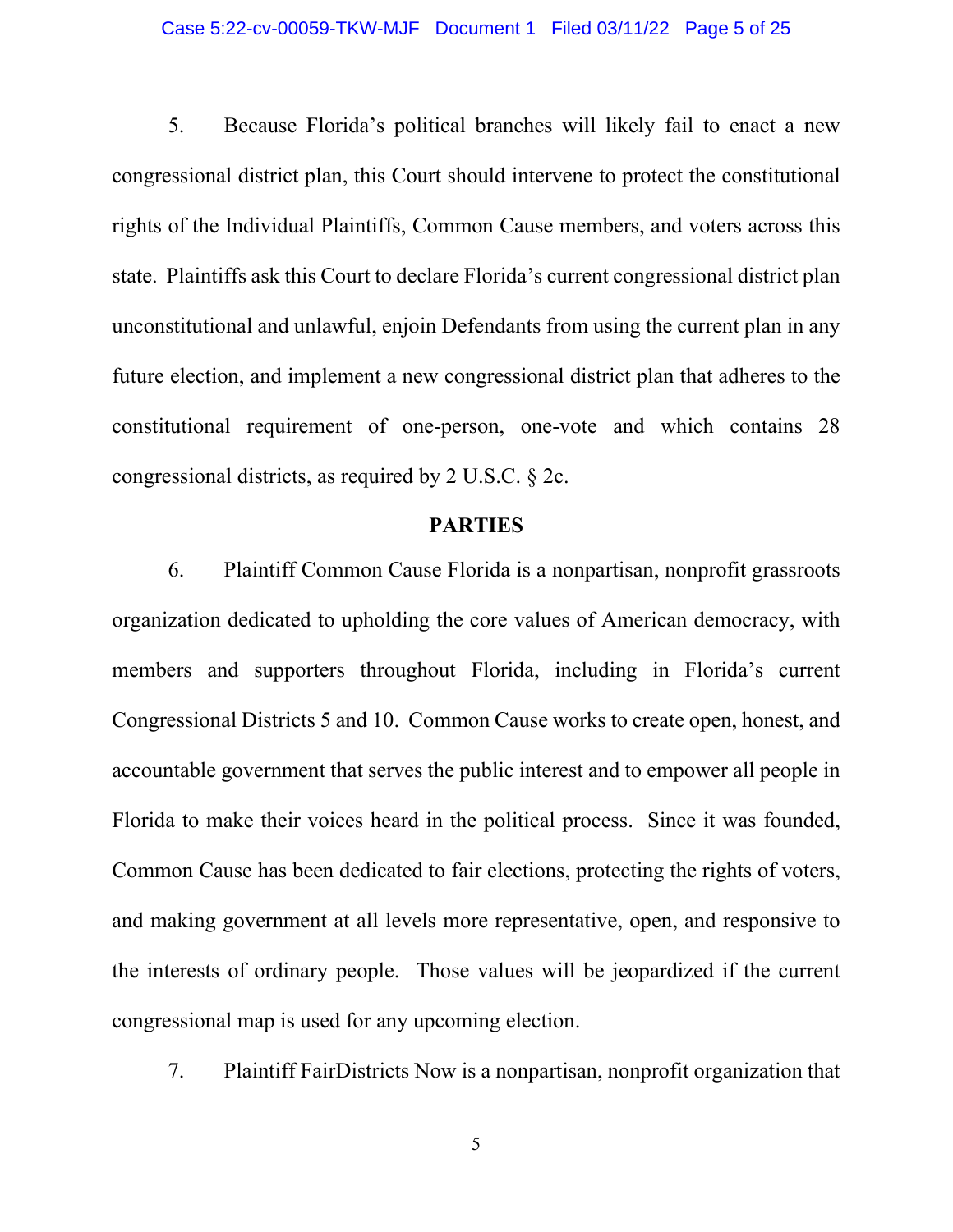works to ensure that Florida's 2022 districts are drawn according to the law—to benefit the people of Florida. FairDistricts Now's mission is to educate the public about the importance of fairness and transparency in redistricting. The values that FairDistricts Now advocates for will be jeopardized if the current congressional map is used for any upcoming election.

8. The Individual Plaintiffs are citizens of the United States and are registered to vote in Florida. The Individual Plaintiffs reside in the following congressional districts:

| <b>Plaintiff's Name</b> | <b>County of</b><br><b>Residence</b> | Congressional<br><b>District</b> |
|-------------------------|--------------------------------------|----------------------------------|
| Dorothy Inman-Johnson   | Leon                                 | 2                                |
| Brenda Holt             | Gadsden                              | 5                                |
| Leo R. Stoney           | Orange                               | 10                               |
| Myrna Young             | Lee                                  | 19                               |
| Nancy Ratzan            | Miami-Dade                           | 27                               |

9. Based on the recent Census Bureau data and the fact that Florida has been allocated a 28th seat in the U.S. House of Representatives, none of the current congressional districts islawful. Some districts are now significantly overpopulated, while others are significantly underpopulated. Based on the recent Census data, the Individual Plaintiff who resides in current Congressional District 5 resides in a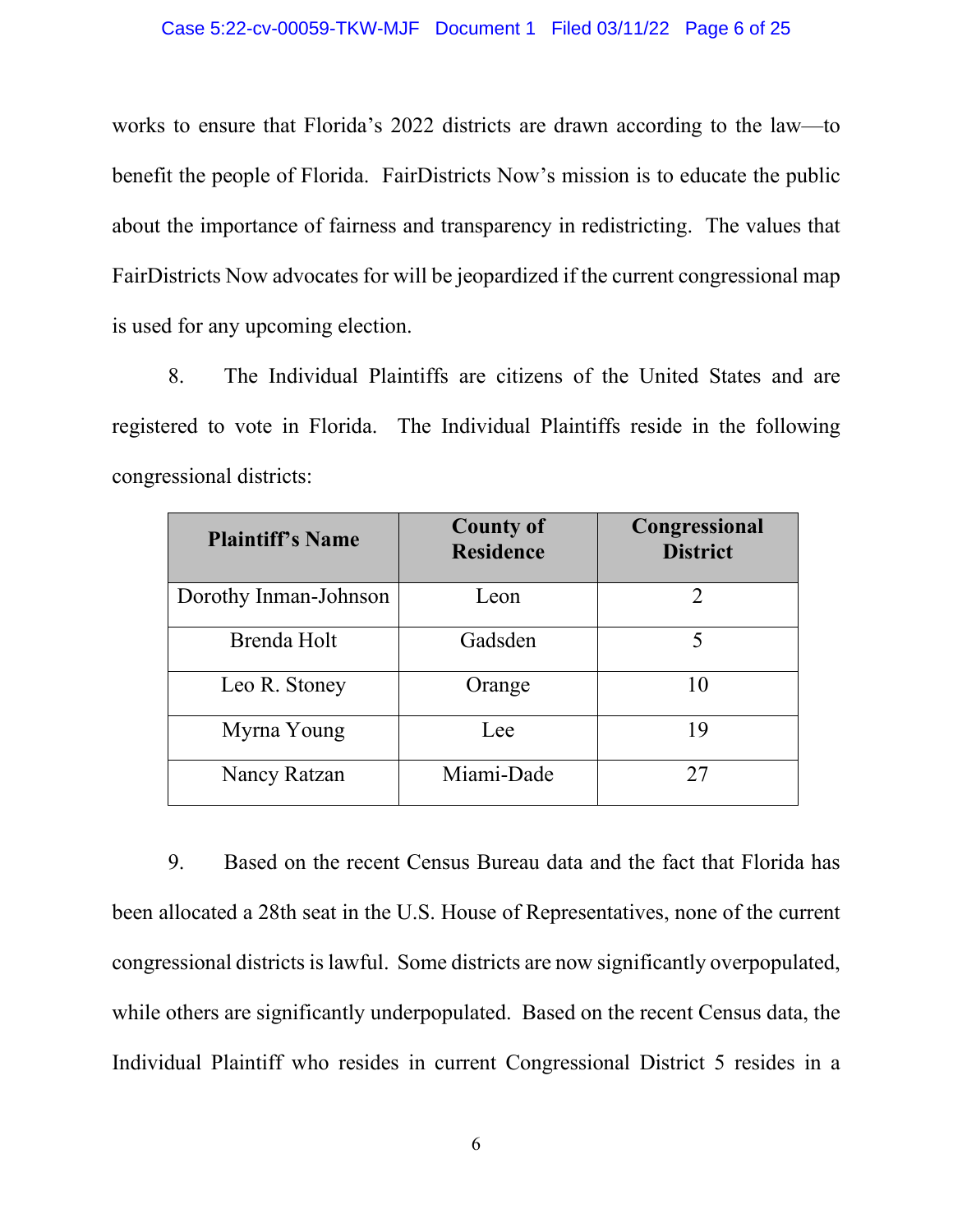#### Case 5:22-cv-00059-TKW-MJF Document 1 Filed 03/11/22 Page 7 of 25

district that is significantly underpopulated relative to other districts in the state. The Individual Plaintiff who resides in current Congressional District 10 resides in a district that is significantly overpopulated relative to other districts in the state. If the 2022 elections are held under the map currently in place, then the Individual Plaintiffs will be deprived of their right to cast an equal vote, as guaranteed to them by the U.S. Constitution.

10. Defendant Laurel M. Lee is the Florida Secretary of State and is named as a Defendant in her official capacity. She is the "chief election officer of the state," and as such, is responsible for the administration and implementation of election laws in Florida. *See* Fla. Stat. § 97.012(1).

11. Defendant Wilton Simpson is the President of the Florida State Senate and is named as a Defendant in his official capacity.

12. Defendant Chris Sprowls is the Speaker of the Florida House of Representatives and is named as a Defendant in his official capacity.

13. Defendant Ray Wesley Rodrigues is the Chair of the Florida Senate Reapportionment Committee and is named as a Defendant in his official capacity.

14. Defendant Jennifer Bradley is the Chair of the Florida Senate Select Subcommittee on Congressional Reapportionment and is named as a Defendant in her official capacity.

15. Defendant Thomas J. Leek is the Chair of the Florida House of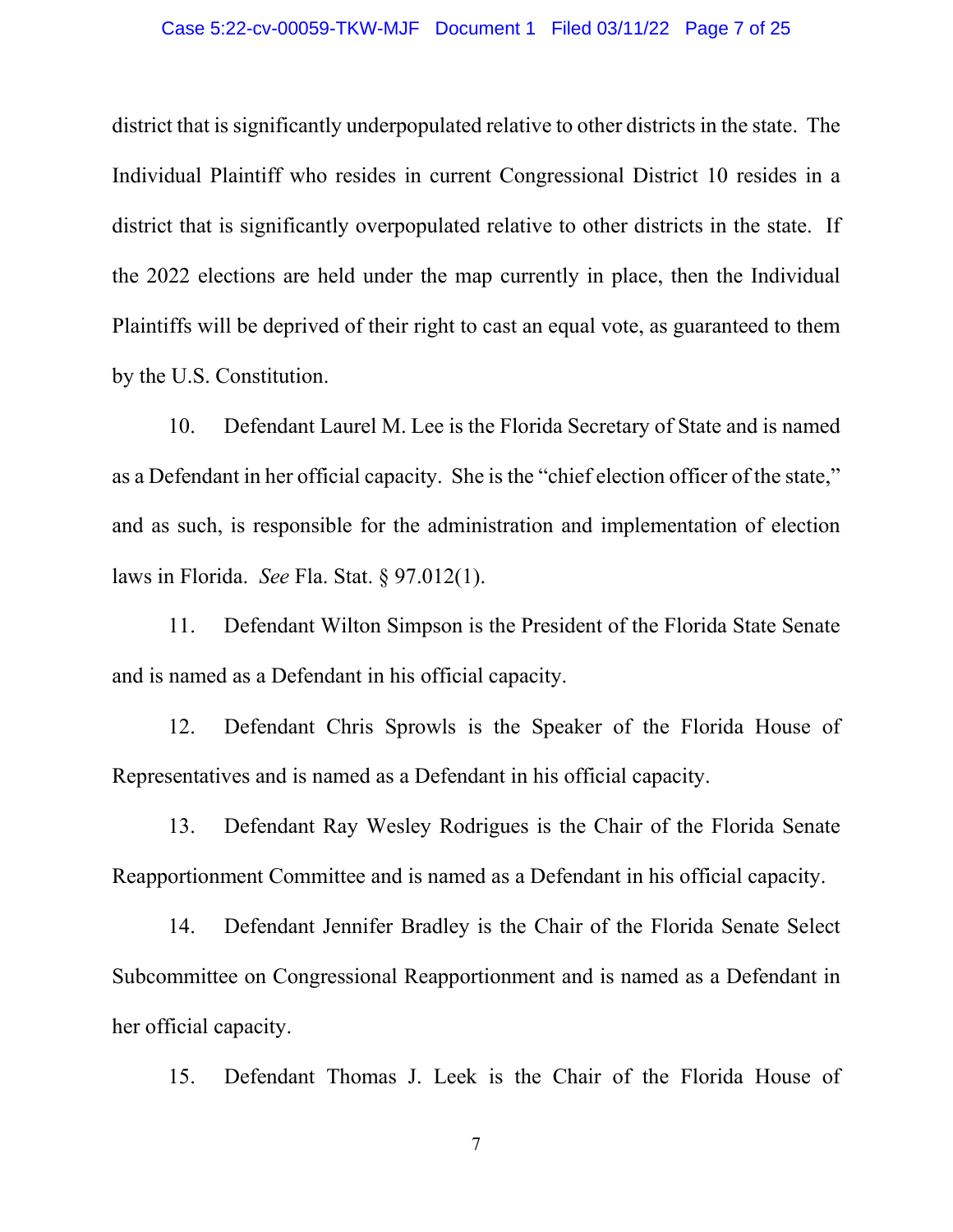Representatives Redistricting Committee and is named as a Defendant in his official capacity.

16. Defendant Tyler I. Sirois is the Chair of the Florida House of Representatives Congressional Redistricting Subcommittee and is named as a Defendant in his official capacity.

17. Defendant Ron DeSantis is the Governor of Florida and is named in his official capacity.

### **JURISDICTION AND VENUE**

18. This court has subject matter jurisdiction pursuant to 28 U.S.C. §§ 1343, 2201, and 2022, as well as 42 U.S.C. § 1983.

19. Venue is proper pursuant to 28 U.S.C. § 1391(b).

20. A three-judge panel of this district court has jurisdiction to adjudicate, and must adjudicate, this lawsuit because Plaintiffs are challenging the constitutionality of the apportionment of Florida's congressional districts. 28 U.S.C. § 2284(a); *Shapiro v. McManus*, 577 U.S. 39 (2015).

## **FACTUAL ALLEGATIONS**

# **I. Florida's current congressional districts were drawn using 2010 Census data.**

21. Florida's current congressional district map was ultimately implemented in 2015, using 2010 Census data.

22. According to the 2010 Census, Florida had a population of 18,801,310.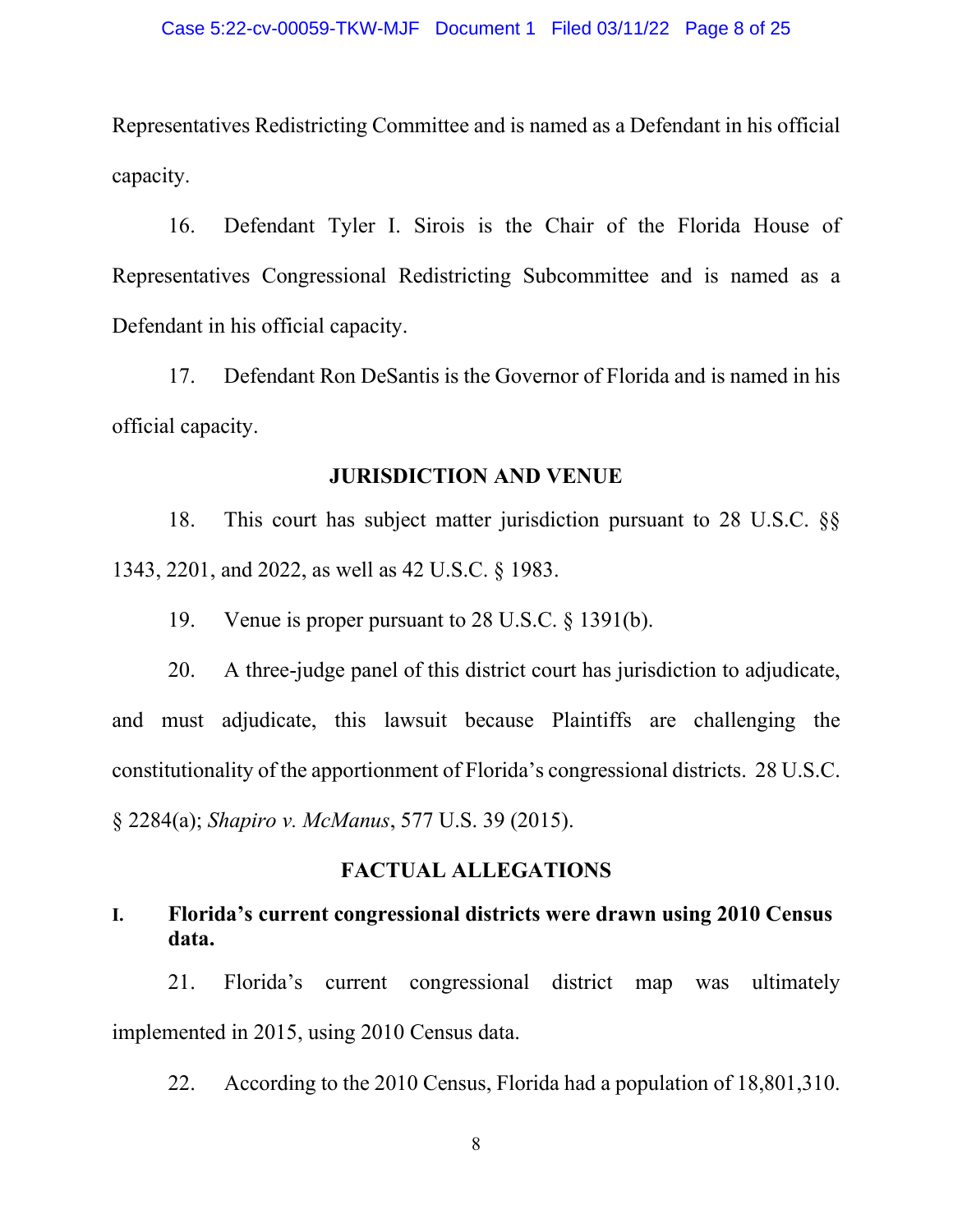#### Case 5:22-cv-00059-TKW-MJF Document 1 Filed 03/11/22 Page 9 of 25

Based on that data, the ideal population for each of Florida's congressional districts (i.e., the state's total population divided by the number of districts) in 2010 was 696,345 persons.

23. The 2015 congressional plan had a maximum deviation (i.e., the difference between the ideal population of a district and the actual population of a district) of one person.

24. The congressional district map that Florida's Legislature first passed on February 9, 2012 was struck down on July 10, 2014. *Romo v. Detzner*, 2014 WL 3797315 (Fla. Cir. Ct. July 10, 2014). The remedial map that the Legislature passed on August 11, 2014 was subsequently invalidated by the Florida Supreme Court on July 9, 2015. *League of Women Voters of Florida v. Detzner*, 172 So. 3d 363 (Fla. 2015). After the Legislature failed to agree on a remedial map, on December 2, 2015, the Florida Supreme Court approved a remedial map ordered by the Court. *League of Women Voters of Florida v. Detzner*, 179 So. 3d 258 (Fla. 2015).

25. Accordingly, the Court-ordered map was affirmed by the Florida Supreme Court on December 2, 2015. *Id*.

26. That plan has been used in every Florida congressional election since 2016.

### **II. The 2020 Census is complete.**

27. In 2020, the U.S. Census Bureau conducted the decennial census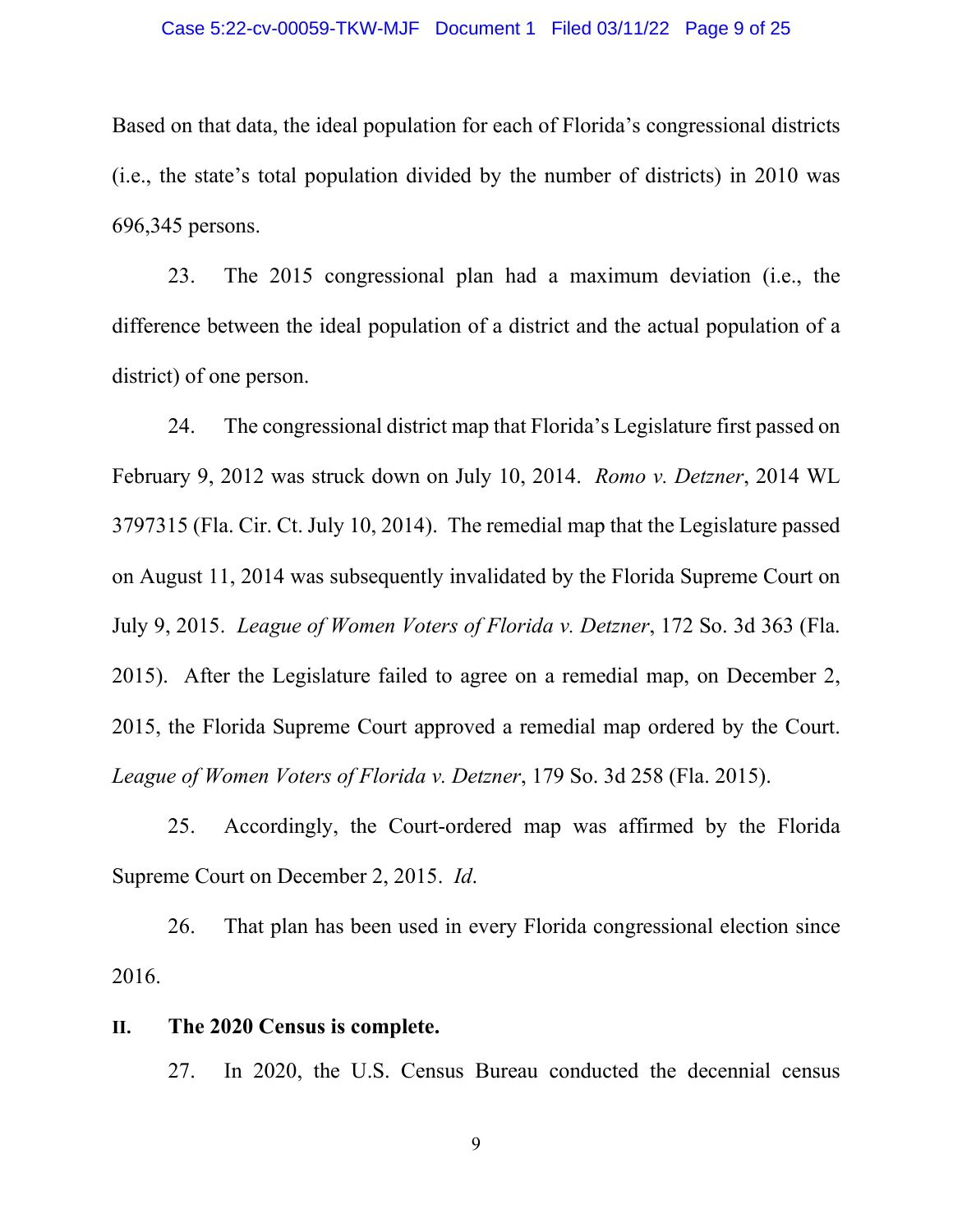required by Article I, Section 2 of the U.S. Constitution.

28. On April 26, 2021, the U.S. Secretary of Commerce delivered the results of the 2020 Census to the President, and on August 12, 2021, the U.S. Secretary of Commerce published census-block results of the 2020 Census for the state of Florida.

29. The results of the 2020 Census report that Florida's resident population is 21,538,187. This is an increase from a decade ago, when the 2010 Census reported a population of 18,801,310. In particular, Miami-Dade, Broward, Palm Beach, Hillsborough, Orange, and Duval counties received the most population growth across the state, including rapid growth in Hispanic, Black, and Asian-American populations.

30. Because of Florida's population growth over the last decade, Florida has gained an additional congressional district. Accordingly, Florida has been apportioned 28 congressional seats for the next Congress, one more than the 27 seats it was apportioned following the 2010 Census. Beginning with the upcoming 2022 election, Florida voters will elect 28 members to the U.S. House of Representatives.

31. According to the 2020 Census results, the ideal population for each of Florida's congressional districts under a 28-seat allocation is 769,221, approximately 72,876 more persons per district than under the 2010 Census allocation.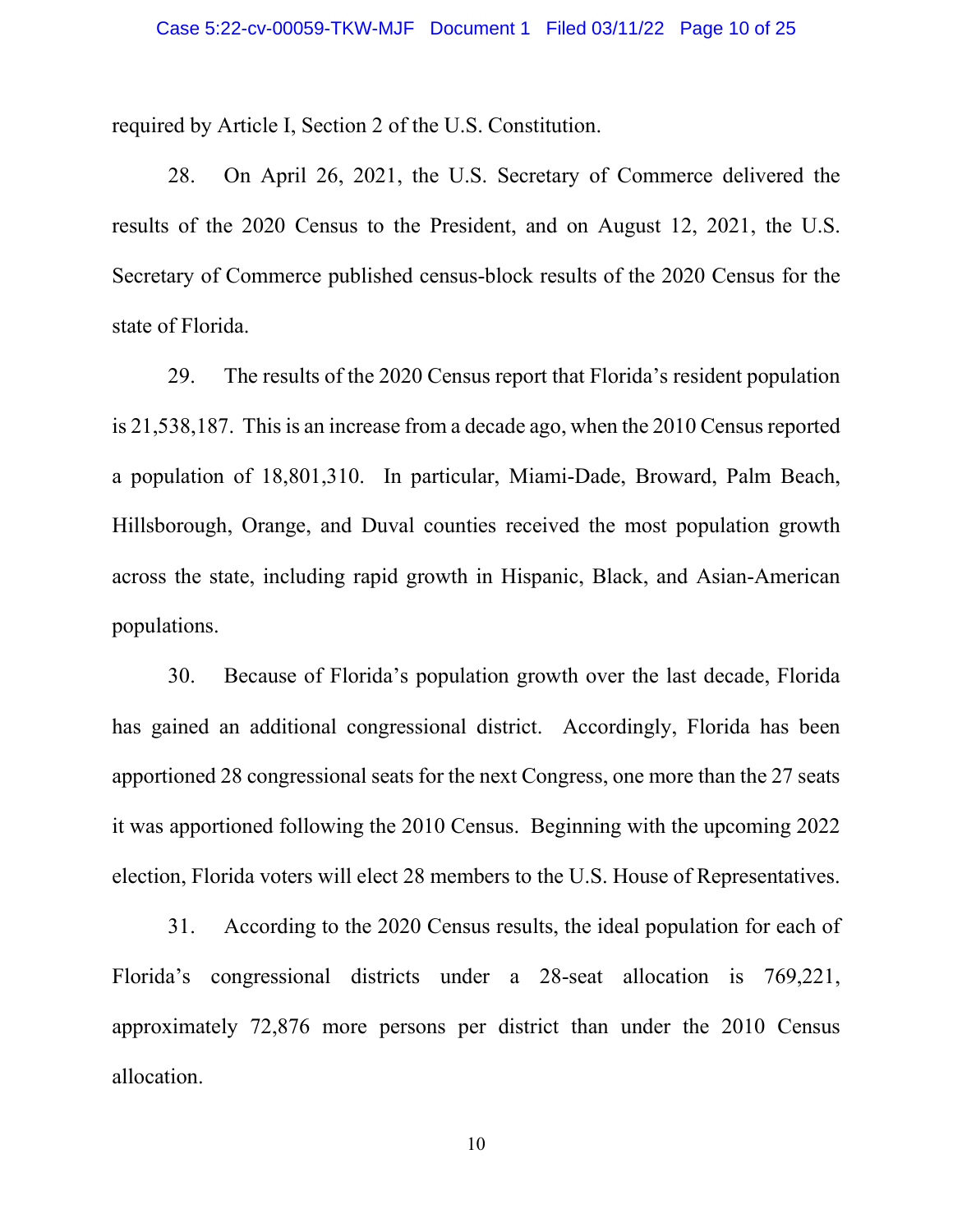## **III. Florida's political branches will likely fail to enact a lawful congressional district map in time for the next election.**

32. In Florida, congressional district plans are enacted via legislation, which must pass both chambers of the Legislature and be signed by the Governor (unless the Legislature overrides the Governor's veto by a two-thirds vote in both chambers).

33. The rules for congressional redistricting in Florida are set forth in Article III, Section 20 of the Florida State Constitution, as well as in federal law. Section 20(a) prohibits political gerrymandering and drawing districts with "the intent or result of denying or abridging the equal opportunity of racial or language minorities to participate in the political process or to diminish their ability to elect representatives of their choice; and districts shall consist of contiguous territory."

34. The Legislature has shown that it largely has the capacity to comply with state and federal law. For instance, in February 2022, the Legislature passed state legislative maps for the Florida House and Senate, both of which reasonably complied with the law and, for the first time in state history, drew no objections from third parties when they were reviewed by the Florida Supreme Court.

35. In Florida, the legislative redistricting plans do not require the approval of the Governor. In contrast, the congressional map does require the Governor's signature. Unlike the Legislature, Governor DeSantis has demonstrated that he is not willing to abide by the law, or sign a congressional plan that does, making an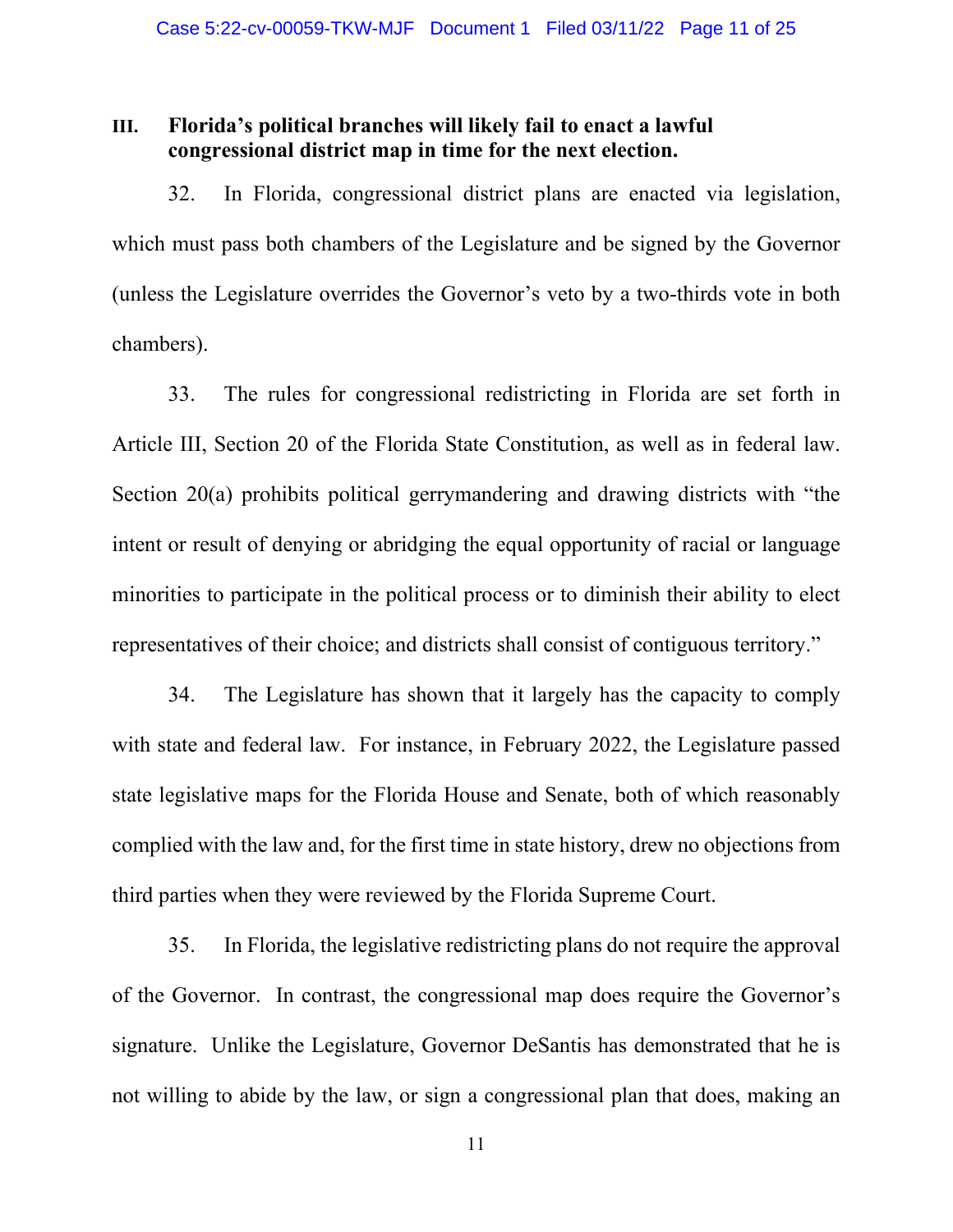#### Case 5:22-cv-00059-TKW-MJF Document 1 Filed 03/11/22 Page 12 of 25

impasse highly likely. To date, the Legislature and Governor DeSantis have not reached agreement on a congressional district plan.

36. In January 2022, the Florida Senate passed a new congressional redistricting plan  $(S035C8060.)^2$  $(S035C8060.)^2$  This map was substantially compliant with the law and largely successful in protecting minority voting rights, and did not appear on its face to be a partisan gerrymander.

37. On January 16, 2022, Governor DeSantis proposed his own congressional redistricting map, which largely ignored the law. (P000C0079.)<sup>3</sup> Governor DeSantis's map eliminated Congressional District 5 and redrew Congressional District 10 so that Black voters had no chance of electing a representative of their choice. In addition to eliminating two performing Black districts, Governor DeSantis's map also weakened one Hispanic district—all contributing to Republican dominance. The Governor's map appears to have been drawn with the intent to favor Republicans: it included 19 districts that favor Republican candidates, and only 9 districts that favor Democratic candidates (based on 2020 election data). In contrast, the map passed by the Senate prior to Governor

<sup>2</sup> *See*

<span id="page-11-0"></span>https://redistricting.maps.arcgis.com/apps/View/index.html?appid=b2a84a6530a84 caa80f8fba2a10332f5.

<sup>3</sup> *See*

<span id="page-11-1"></span>https://redistricting.maps.arcgis.com/apps/View/index.html?appid=675244fabc964 6fca158adca4a487db8.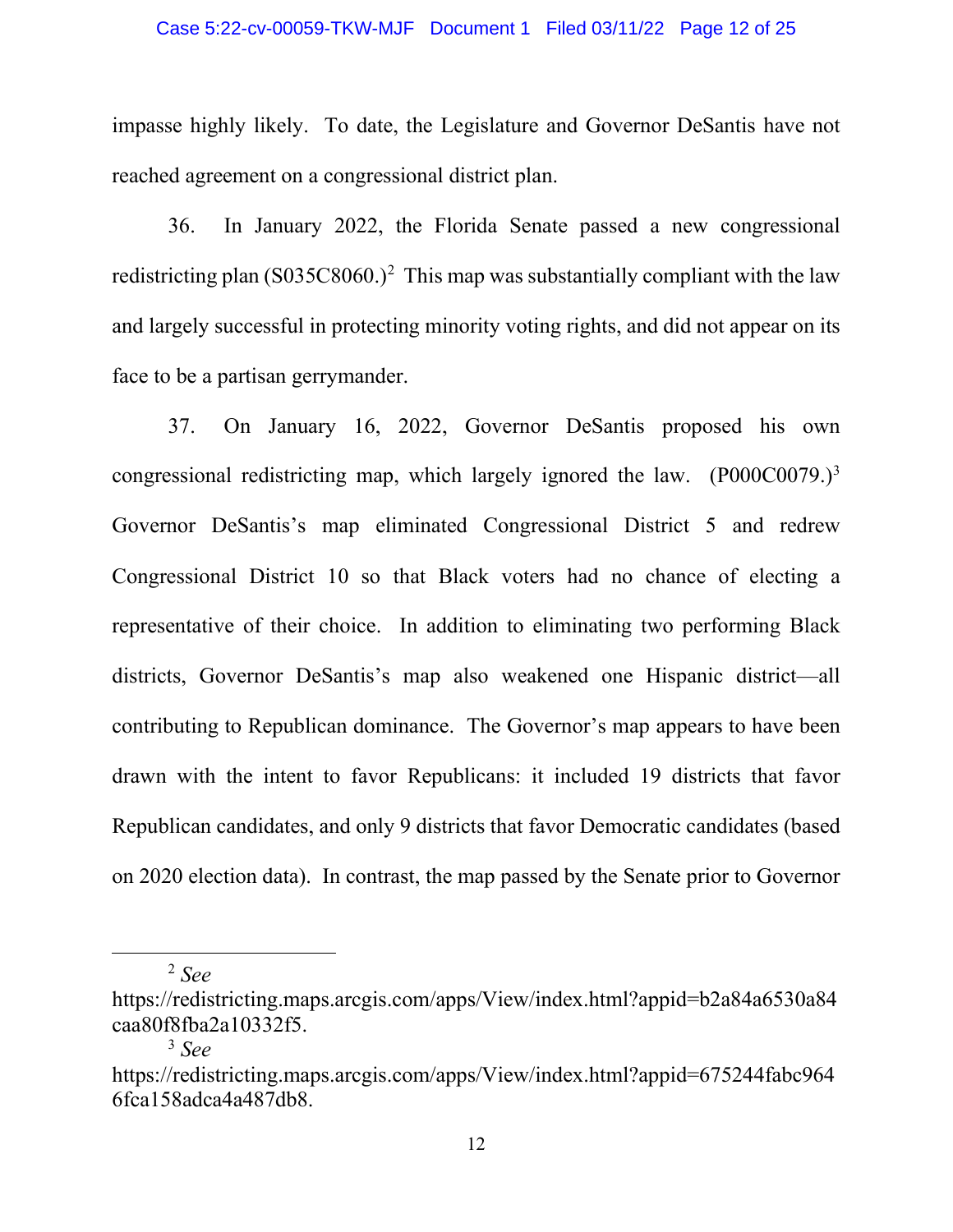#### Case 5:22-cv-00059-TKW-MJF Document 1 Filed 03/11/22 Page 13 of 25

DeSantis's insertion into the process included 16 districts that favor Republican candidates and 12 districts that favor Democratic candidates. By inserting himself into the map-drawing process in this inappropriate and unprecedented way, Governor DeSantis began to diminish the prospect that the Legislature would timely pass a legally- and constitutionally-compliant congressional map.

38. As part of his effort to interfere with and subvert the Legislature's congressional redistricting process, on February 1, 2022, Governor DeSantis requested an advisory opinion from the Florida Supreme Court to determine whether he should veto a hypothetical congressional redistricting bill that retained a version of what is currently Congressional District 5. Common Cause and FairDistricts Now opposed this request as outside the Supreme Court's proper advisory opinion jurisdiction. Nonetheless, the Governor's request had a chilling effect on the Florida House's efforts to draw a legally-compliant congressional map, leading the House to postpone its efforts. The Florida Supreme Court ultimately denied Governor DeSantis's request on February 10, 2022. *See Advisory Opinion to Governor re: Whether Article III, Section 20(a) of the Florida Constitution Requires the Retention of a District in Northern Florida*, 2022 WL 405381 (Fla. 2022) (per curiam).

39. On February 14, 2022, Governor DeSantis submitted another proposed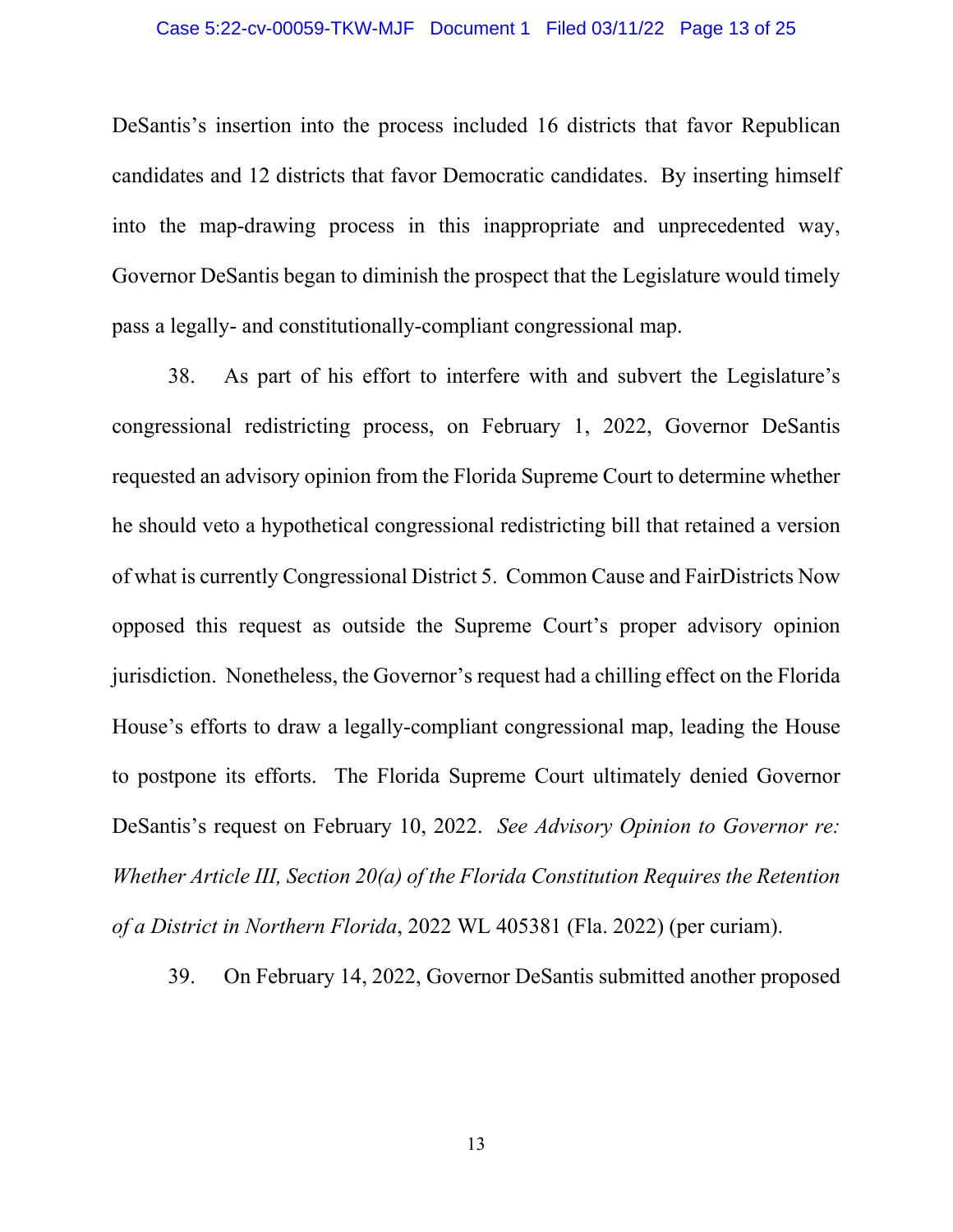#### Case 5:22-cv-00059-TKW-MJF Document 1 Filed 03/11/22 Page 14 of 25

congressional map with significant changes from his prior map.  $(P000C0094.)^4$  $(P000C0094.)^4$  $(P000C0094.)^4$  His new map largely preserved the racial gerrymander from his first map, while achieving an even more extreme political gerrymander, underscoring his apparent intent to violate the law in order to favor Republicans: the new map now included 20 districts that favor Republican candidates, and only 8 districts that favor Democratic candidates (based on 2020 election data).

40. On February 18, 2022, the Congressional Redistricting Committee of the Florida House filed CS/HB 7503, which was subsequently approved by the House Redistricting Committee on February 25, 2022, and referred to the House Calendar on February 27, 2022. CS/HB 7503 provided that a new congressional districting map was intended to be the primary map  $(H000C8017)$ ,<sup>[5](#page-13-1)</sup> and a second would be enacted if the primary map was found to be invalid by any court  $(H000C8015).<sup>6</sup>$  $(H000C8015).<sup>6</sup>$  $(H000C8015).<sup>6</sup>$ 

41. The version of the bill with H000C8017 was never voted on by the full House. Before the House could vote on this bill, on March 1, 2022, the House

<sup>4</sup> *See*

<span id="page-13-0"></span>https://redistricting.maps.arcgis.com/apps/View/index.html?appid=8d3ed79b33ee4 00b9260ac63d73d8a2a.

<sup>5</sup> *See*

<span id="page-13-1"></span>https://redistricting.maps.arcgis.com/apps/View/index.html?appid=950f1b207abc4 9918b9869346fb8c5c1.

<sup>6</sup> *See*

<span id="page-13-2"></span>https://redistricting.maps.arcgis.com/apps/View/index.html?appid=ee5392af3f774 62cb0f0faade5c3b9fb.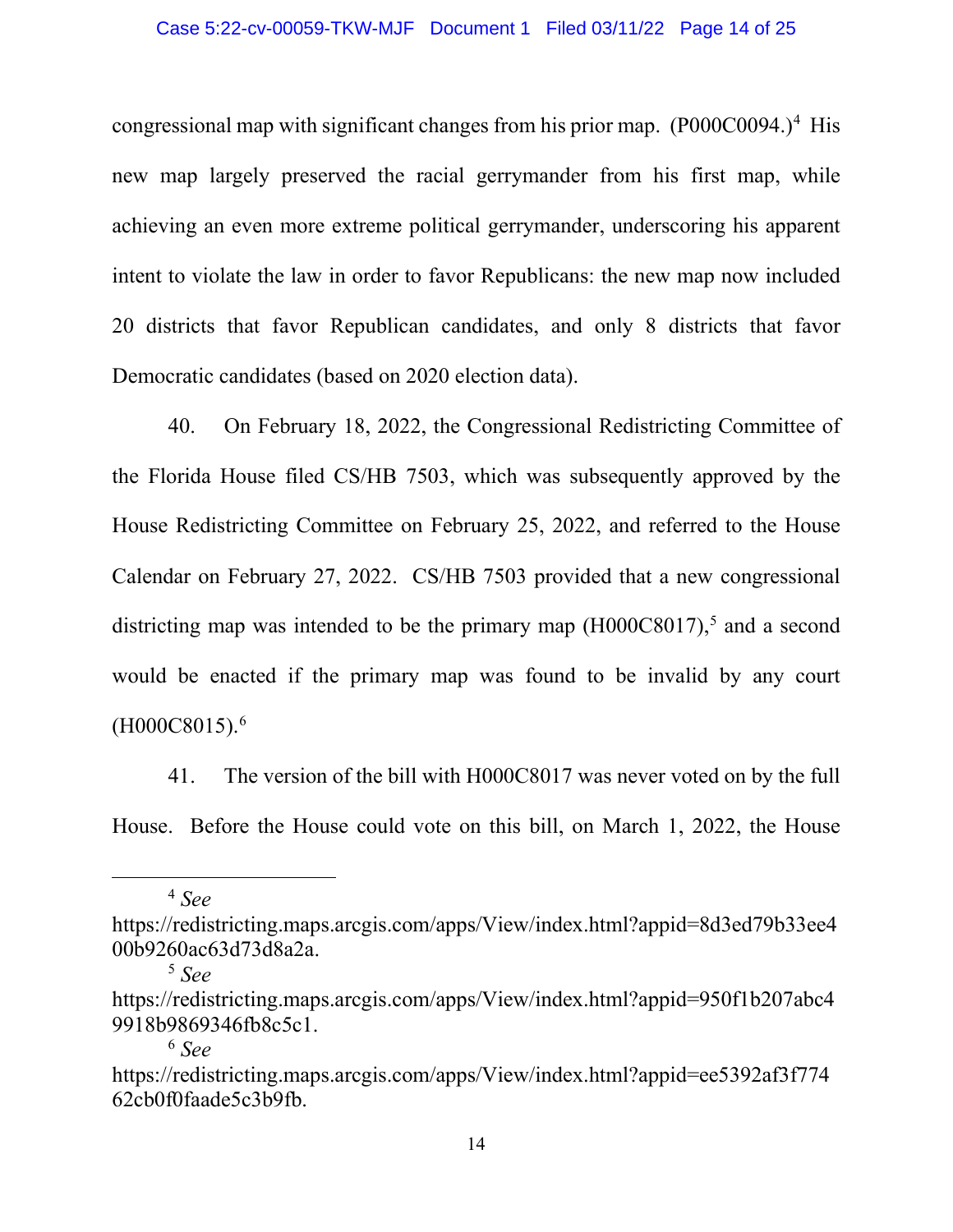#### Case 5:22-cv-00059-TKW-MJF Document 1 Filed 03/11/22 Page 15 of 25

Redistricting Committee submitted a revised congressional districting map  $(H000C8019)^7$  $(H000C8019)^7$  that replaced H0008017. The revised CS/HB 7503—with H000C8019 as the primary map, and H000C8015 as a secondary map—was referred to the House for a vote on March 4, 2022.

42. On the morning of March 4, 2022, as the bill was being debated on the House floor, Governor DeSantis publicly stated on Twitter that he "will veto the congressional reapportionment plan currently being debated by the House. DOA.["8](#page-14-1) That same day, referring to H000C8019 and H000C8015, Governor DeSantis stated that he will "veto maps that include some of these unconstitutional districts. And that is a guarantee. They can take that to the bank."<sup>[9](#page-14-2)</sup> Governor DeSantis has made repeated similar public statements leaving no doubt that he will veto the congressional redistricting legislation passed by the Senate and House, specifically stating that he would veto any congressional redistricting bill that, in his view, contains what he considers to be an "unconstitutional gerrymander."

43. On March 4, 2022, after Governor DeSantis's public statement that he

<sup>7</sup> *See*

<sup>8</sup> *See*

<span id="page-14-0"></span>https://redistricting.maps.arcgis.com/apps/View/index.html?appid=d42713944155 4f6b89087dd5bee4f799.

<span id="page-14-1"></span>https://twitter.com/GovRonDeSantis/status/1499769316618772486?s=20&t=IPxT Z5OyiSTSAzJXvzcUfw.

<span id="page-14-2"></span><sup>9</sup> *See* https://www.cltampa.com/news/take-that-to-the-bank-desantisthreatens-to-veto-florida-congressional-map-12880330.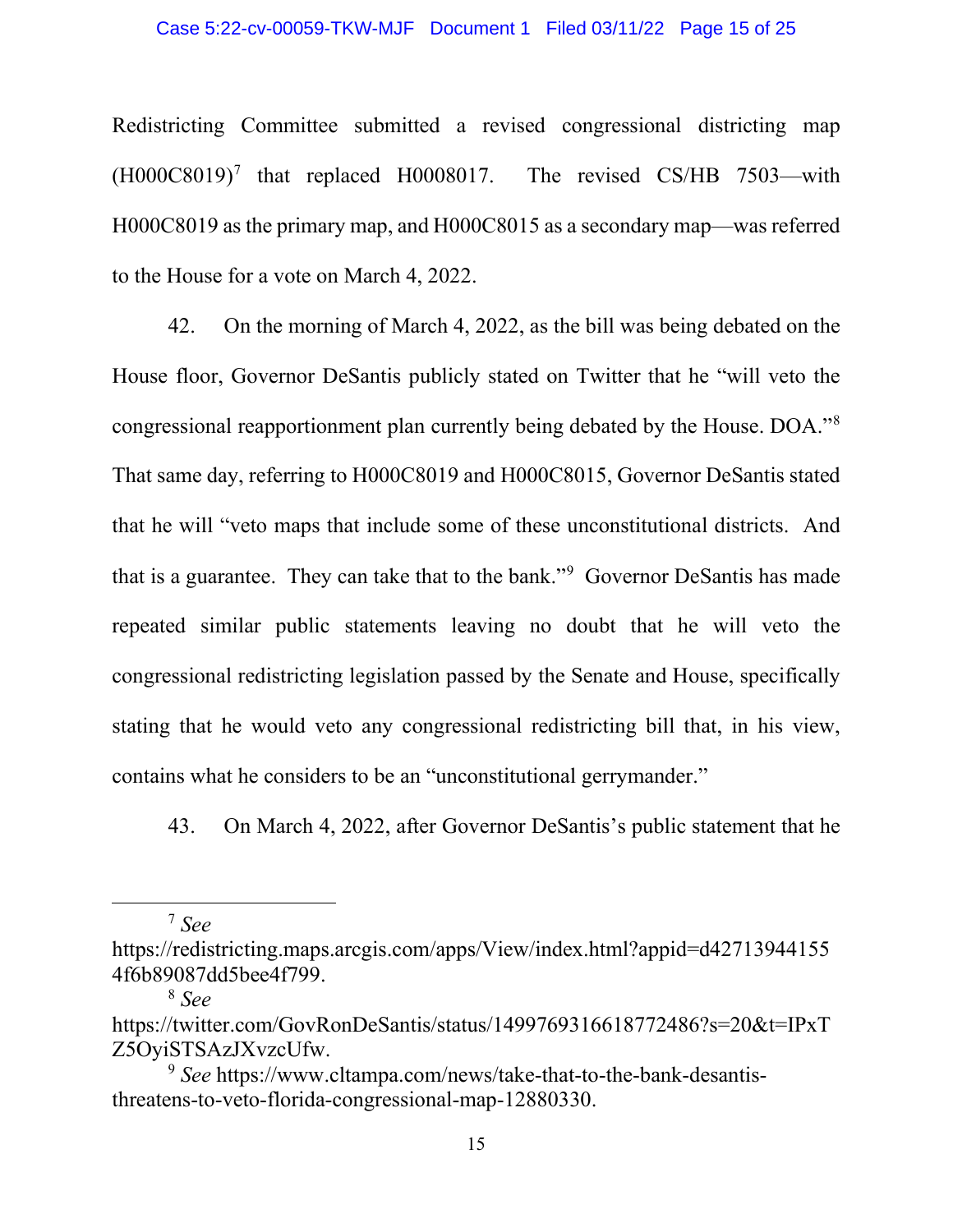#### Case 5:22-cv-00059-TKW-MJF Document 1 Filed 03/11/22 Page 16 of 25

would veto the bill, the Florida House nonetheless passed the amended bill with H000C8019 as the primary map, and H000C8015 as a secondary map to be enacted if the primary map was found to be invalid by any court.

44. Later that same day, the Florida Senate passed CS/SB 102, which adopted the House legislation establishing H000C8019 as the primary congressional map, and H000C8015 as the fallback if the primary map were invalidated.

45. The maps drawn by the Legislature after Governor DeSantis inserted himself into the process and submitted his proposed congressional maps appear to be an attempt to assuage the Governor's concerns. Accordingly, they retain the influence of the Governor's proposed maps and disregard for state and federal law.

46. The Legislature's Regular Session was scheduled to conclude on March 11, 2022, but has been extended until at least Monday, March 14, 2022. As of this filing, the congressional redistricting legislation approved by both chambers of the Legislature—implementing the H000C8019 map, with H000C8015 as a fallback has not yet been presented to the Governor for his signature or, as the Governor has promised, his veto. There is also significant uncertainty regarding whether, once Governor DeSantis vetoes the congressional map proposed by the Legislature, a special session will be convened to respond to the veto. And, the legislative supporters of this plan do not have enough votes to override a veto. As a result, Florida will be left without a congressional districting plan to remedy its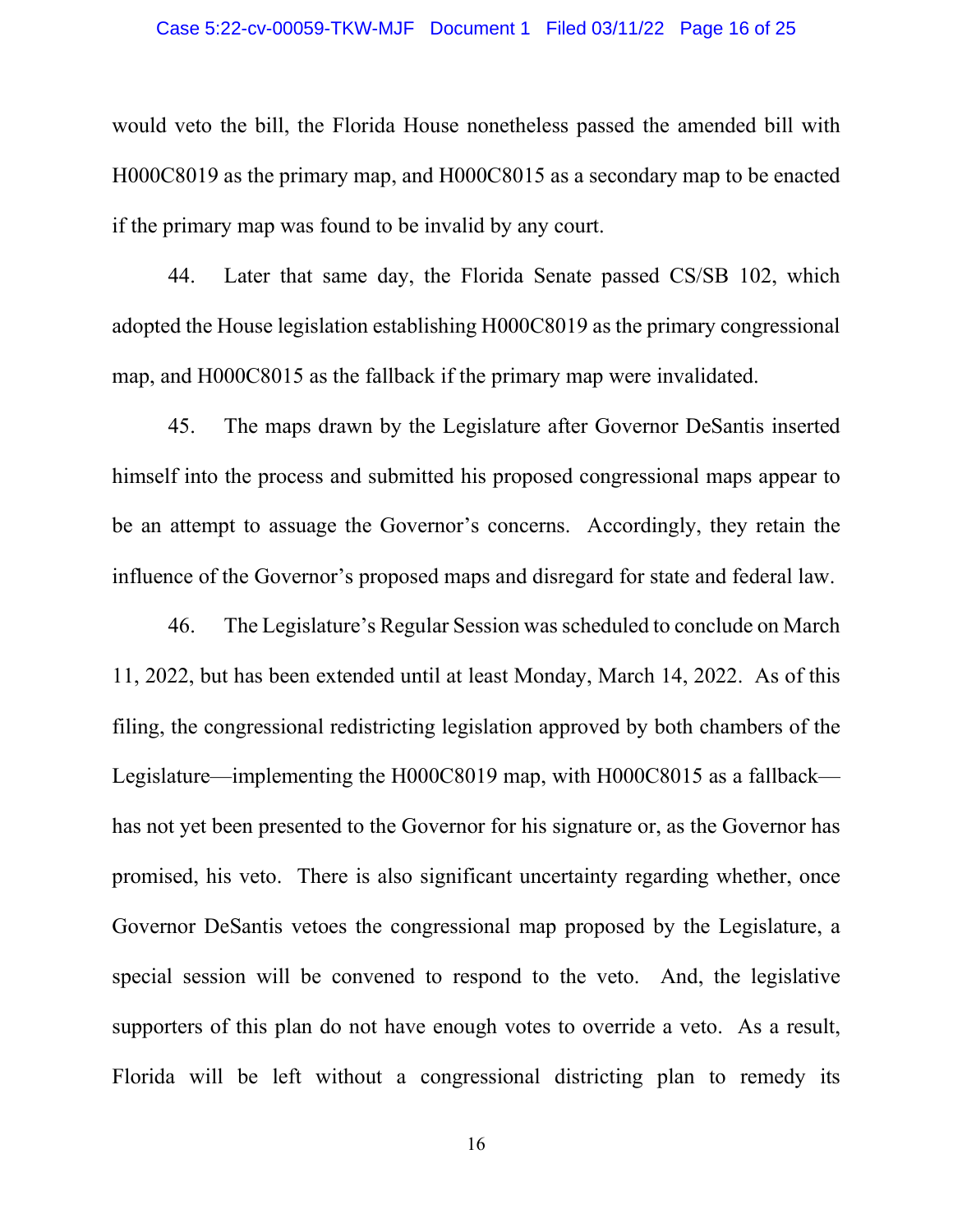malapportioned districts.

47. Given the circumstances, it is a near-certainty that there will be an impasse requiring judicial intervention. It is highly likely that the Legislature and the Governor will fail to pass a lawful congressional redistricting plan in time to prepare for and be used during the upcoming 2022 congressional election, leaving the existing plan in place for next year's election and denying Florida voters' fundamental right to vote in equally proportioned districts.

# **IV. As a result of significant population shifts in the past decade, Florida's congressional districts are unconstitutionally malapportioned.**

48. In the past decade, Florida's population has shifted significantly. Because the 2020 Census has now been completed, the 2010 population data used to draw Florida's congressional districts are obsolete, and any prior justifications for the existing map's deviations from population equality are no longer applicable.

49. On September 16, 2021, the U.S. Secretary of Commerce delivered to Florida's Governor and legislative leaders detailed population data to Florida, which the State may use to tabulate the new population of each subdivision. These data are commonly referred to as "P.L. 94-171 data," a reference to the legislation enacting this process. *See* Pub. L. No. 94-171, 89 Stat. 1023 (1975).

50. Recent Census Bureau data make clear that significant population shifts have occurred in Florida since 2010, skewing the current congressional districts far from population equality.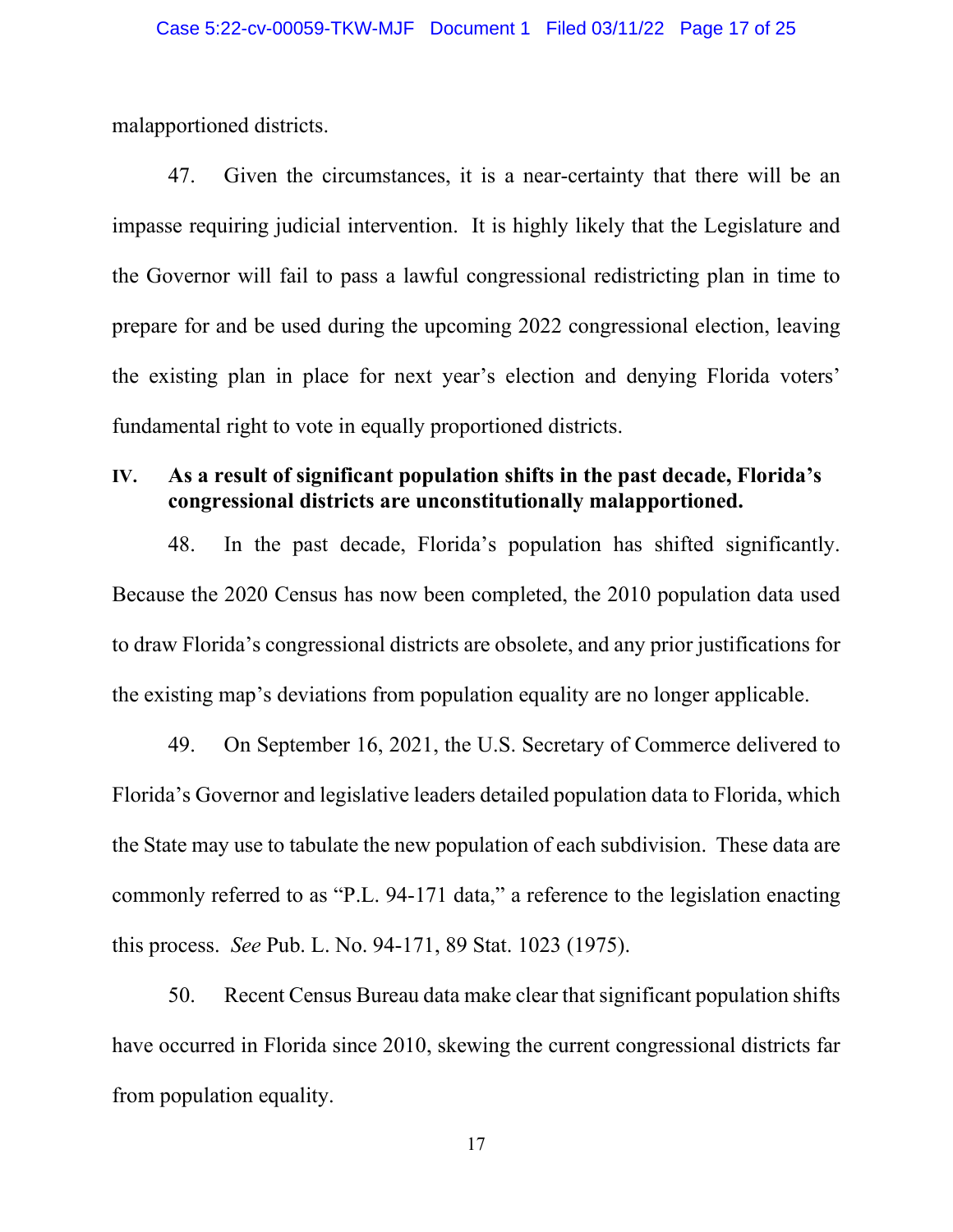#### Case 5:22-cv-00059-TKW-MJF Document 1 Filed 03/11/22 Page 18 of 25

51. In particular, recent Census Bureau data demonstrate that population shifts since 2010 have rendered Congressional Districts 2, 5, 13, 24, and 27 significantly underpopulated (more than five percent below the mean), and Congressional Districts 4, 9, 10, and 16 significantly overpopulated (more than five percent above the mean). For instance, Congressional District 16 has a population of 884,047 people, which is 86,338 people above the mean. As another example, Congressional District 2 has a population of 727,856 people, which is 69,853 people below the mean.<sup>[10](#page-17-0)</sup> Moreover, voters of color residing in these congressional districts will be disproportionately burdened by these malapportioned districts.

52. Due to these population shifts, all of Florida's existing congressional districts are unconstitutionally malapportioned. If used in any future election, the current congressional plan will unconstitutionally deprive the Individual Plaintiffs' votes, the votes of the members of Common Cause, and the votes of all Floridians of the equal weighting that they are guaranteed under the United States Constitution.

- **V. As a result of significant population shifts in the past decade across the United States, Florida's congressional districts are also unlawfully apportioned.**
	- 53. In addition to violating the one-person one-vote requirement, Florida's

<span id="page-17-0"></span> $10$  These numbers are based on deviations from the mean using a 27-district map, but the new congressional map using 2020 Census data should have 28 districts. In any event, all or virtually all 27 districts in the current congressional map will have unconstitutional population deviations.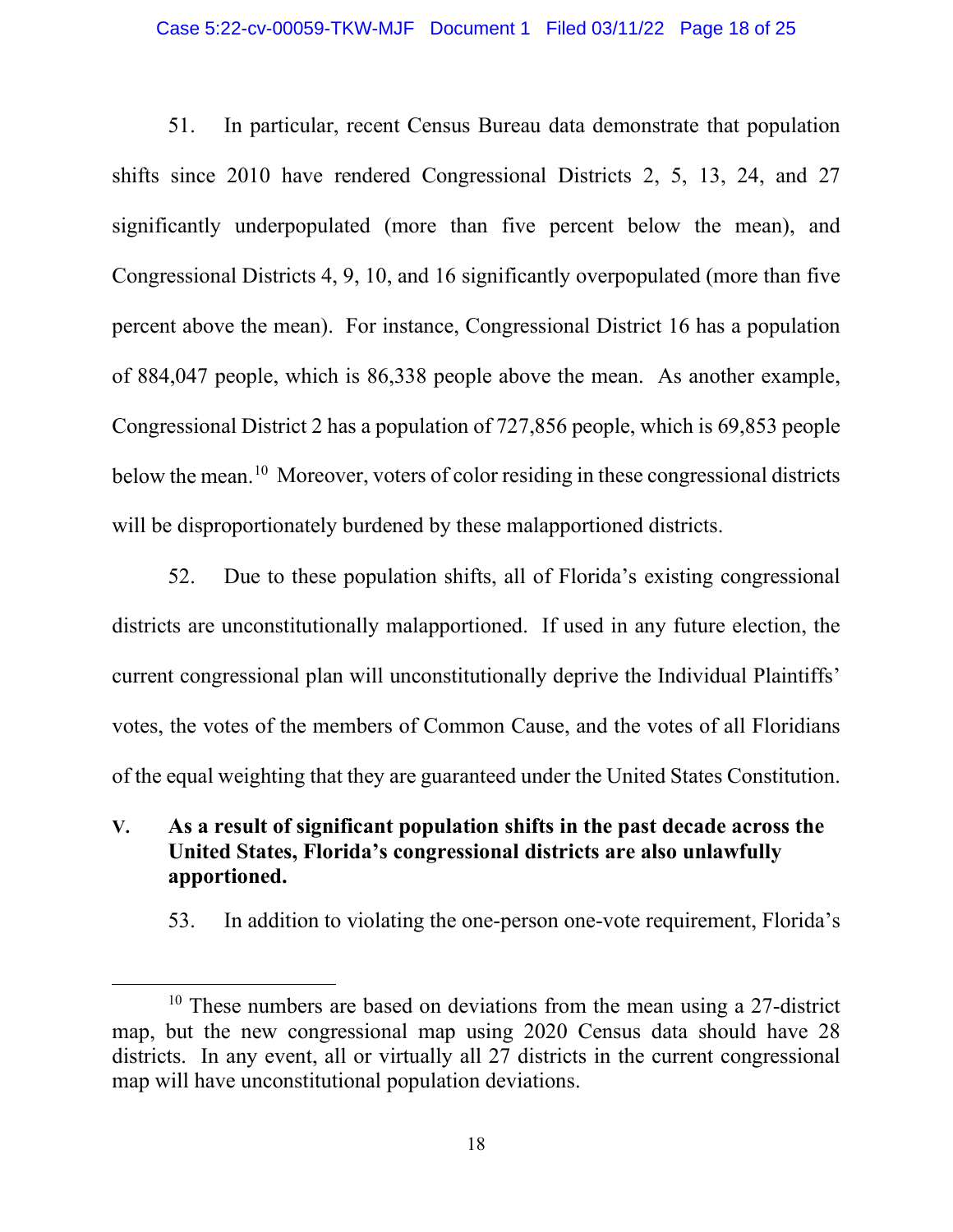#### Case 5:22-cv-00059-TKW-MJF Document 1 Filed 03/11/22 Page 19 of 25

current congressional plan also contains fewer districts than the number of Representatives that Floridians are entitled to send to the U.S. House of Representatives in the next Congress.

54. After the 2010 Census, Florida was allocated 27 seats in the U.S. House of Representatives. Because of Florida's population growth over the last decade, under the 2020 Census data, Florida is now entitled to 28 congressional seats for the next Congress.

55. 2 U.S.C. § 2c requires each state to have "a number of [congressional] districts equal to the number of Representatives to which such State is so entitled."

56. Because it is highly likely that the Florida Legislature and Governor will not reach agreement on a congressional plan that contains 28 congressional districts, and the current congressional district map only contains 27 districts, any future use of Florida's current apportionment plan would be unlawful under 2 U.S.C.  $§$  2c.

## **VI. Florida needs a lawful congressional map.**

57. Voters, candidates, and Florida's election administration apparatus need new districts, and they need them very soon.

58. Candidates must file for congressional elections by June 17, 2022. Finalized congressional districts need to be in place as soon as possible, well before candidates in those districts must begin to collect signatures for their nomination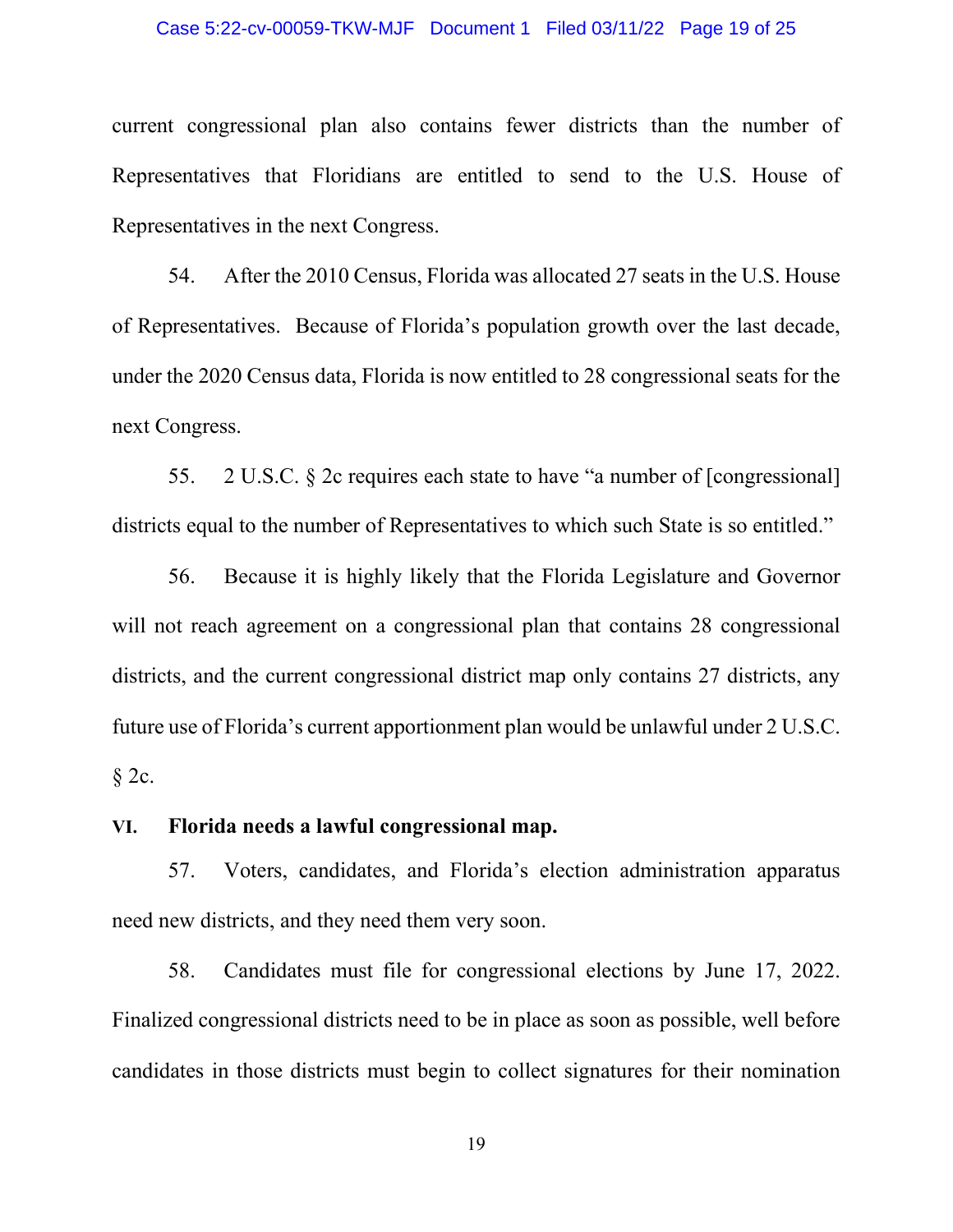#### Case 5:22-cv-00059-TKW-MJF Document 1 Filed 03/11/22 Page 20 of 25

papers. Potential congressional candidates cannot make strategic decisions–– including, most importantly, whether to run at all––without knowing their district boundaries.

59. Voters also have a variety of interests in knowing as soon as possible the districts in which they reside and will vote, and the precise contours of those districts. These interests include deciding which candidates to support and whether to encourage others to run; holding elected representatives accountable for their conduct in office; and advocating for and organizing around candidates who will share their views, including by working together with other district voters in support of favored candidates.

60. Delaying the adoption of a new constitutional and lawful congressional plan will also substantially interfere with the Individual Plaintiffs' and Common Cause members' abilities to associate with like-minded citizens, educate themselves on the positions of their would-be representatives, and advocate for the candidates they prefer. And it will jeopardize the principles of fair elections and good government that Common Cause has advocated for since its founding.

61. In light of Florida's near-certain impasse, this Court must ensure the Individual Plaintiffs, Common Cause members, and other Florida voters do not suffer unconstitutional vote dilution. To avoid such an unconstitutional and unlawful outcome, this Court must enjoin the use of the existing congressional plan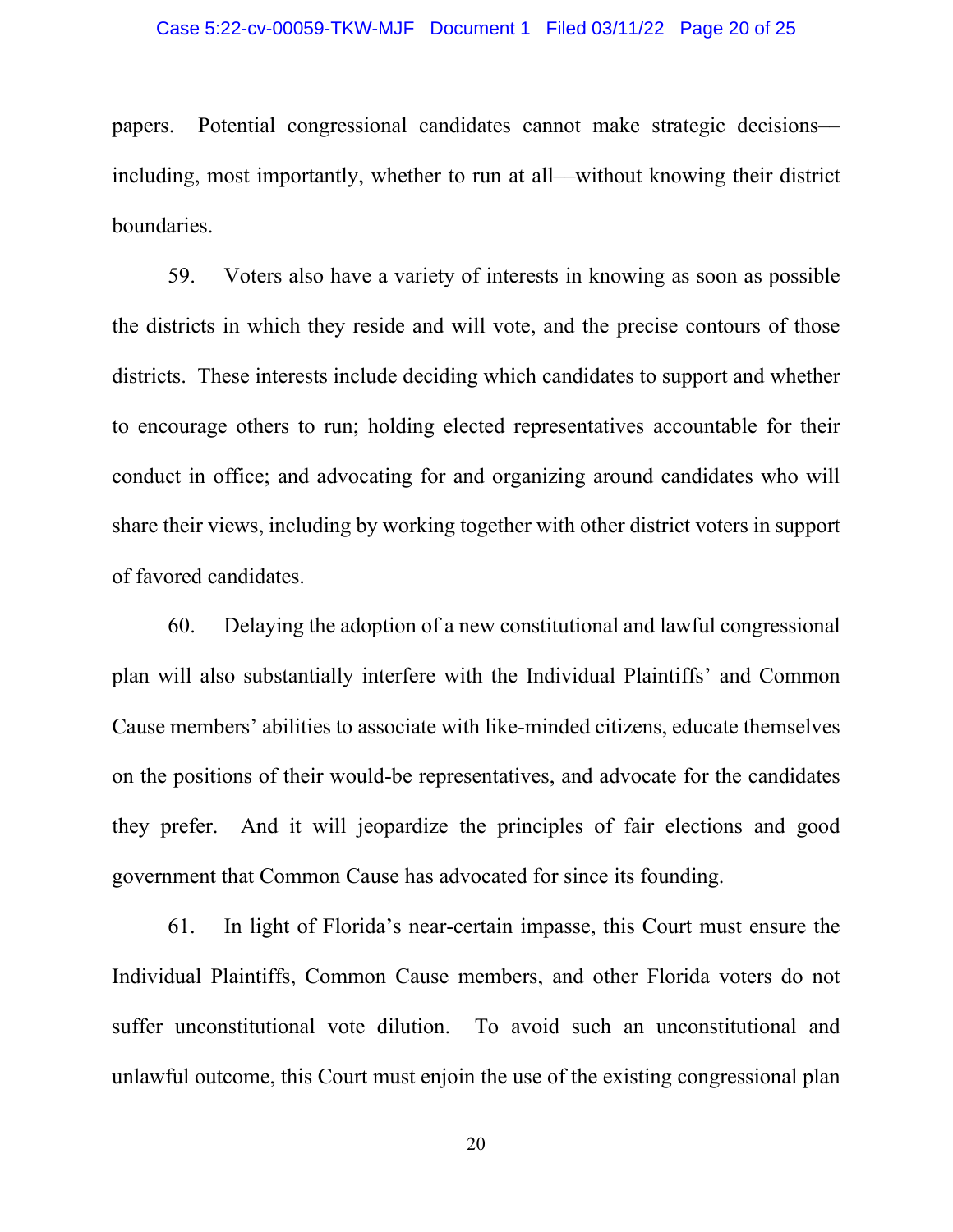and approve a new constitutional and lawful congressional plan to ensure the Individual Plaintiffs,' Common Cause members', and other Floridians have the equal, undiluted votes to which they are constitutionally entitled.

## **CLAIMS FOR RELIEF**

## **COUNT I**

# **Violation of Article I, Section 2 of the United States Constitution Congressional Malapportionment**

62. Plaintiffs reallege and reincorporate by reference all prior paragraphs of this Complaint as though fully set forth herein.

63. Article 1, Section 2 of the U.S. Constitution provides that members of the U.S. House of Representatives "shall be apportioned among the several States . . . according to their respective Numbers." This provision "intends that when qualified voters elect members of Congress each vote be given as much weight as any other vote," *Wesberry v. Sanders*, 376 U.S. 1, 7 (1964), meaning that state congressional districts must "achieve population equality 'as nearly as is practicable,'" *Karcher v. Daggett*, 462 U.S. 725, 730 (1983) (quoting *Wesberry*, 376 U.S. at 7-8.

64. Article I, Section 2 "permits only the limited population variances which are unavoidable despite a good-faith effort to achieve absolute equality, or for which justification is shown." *Karcher*, 462 U.S. at 730 (quoting *Kirkpatrick v. Preisler*, 394 U.S. 526, 531 (1969)). *Any* variation from exact population equality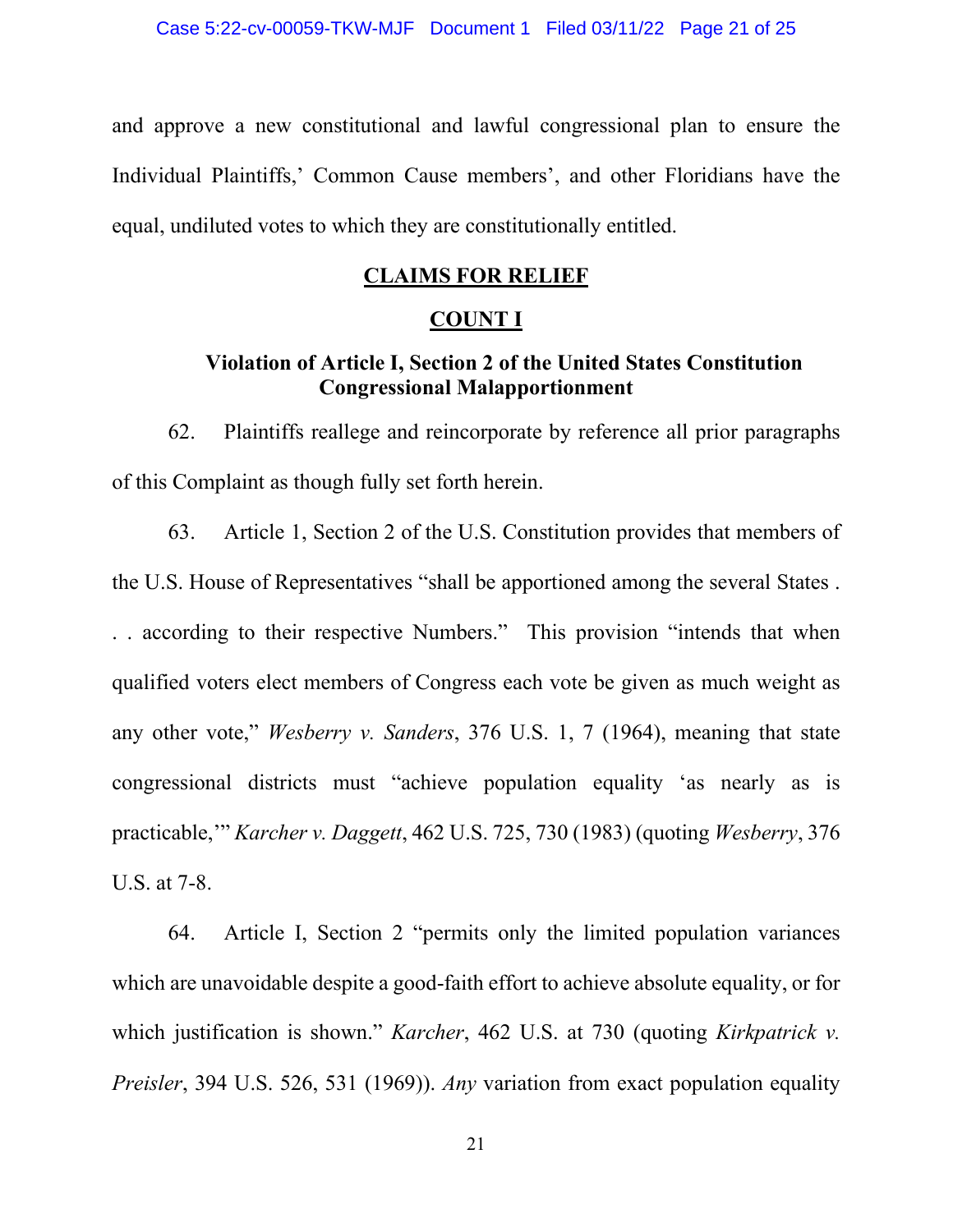must be narrowly justified. *Id.* at 731.

65. Given this requirement, when the Florida Supreme Court adopted the remedial congressional plan drawn in 2015, it crafted a plan in which the population deviation among districts was no more than one person. Now, the population deviation among Florida's current congressional districts is far higher.

66. In light of the significant population shifts that have occurred since the 2010 Census, and the recent publication of the results of the 2020 Census, the current configuration of Florida's congressional districts––which was drawn based on 2010 Census data––is now unconstitutionally malapportioned. No justification can be offered for the deviation among the congressional districts because any justification would be based on outdated population data.

67. Any future use of Florida's current congressional district plan would violate Individual Plaintiffs' and Common Cause members' constitutional right to cast equal, undiluted votes.

## **COUNT II**

## **Violation of 2 U.S.C. § 2c Congressional Malapportionment**

68. Plaintiffs reallege and reincorporate by reference paragraphs 1 through 61 of this Complaint as though fully set forth herein.

69. 2 U.S.C. § 2c provides that, in a state containing "more than one Representative," "there shall be established by law a number of districts equal to the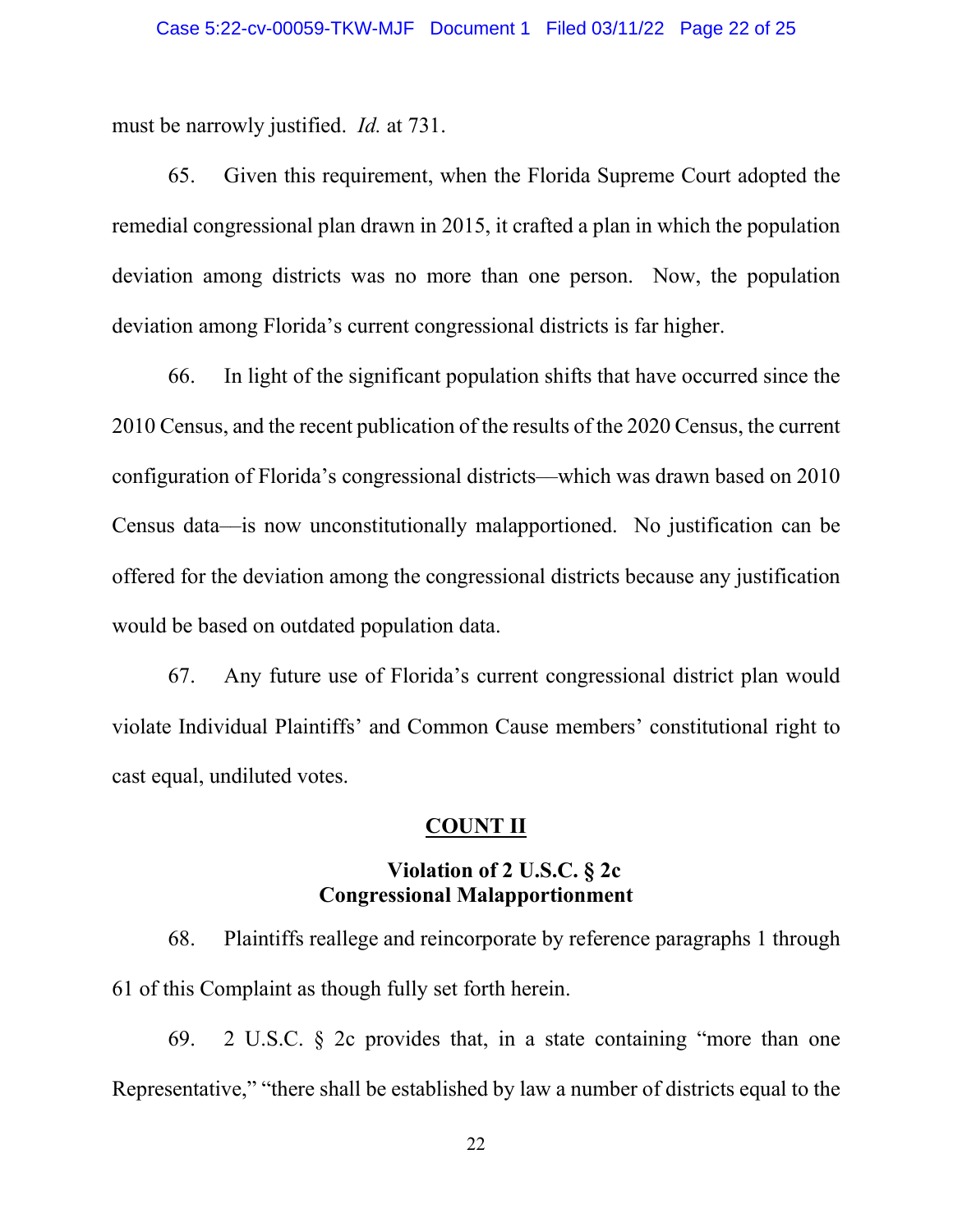number of Representatives to which such State is so entitled."

70. Florida's current congressional district plan contains 27 districts, but Florida is currently allocated 28 seats in the U.S. House of Representatives. As a result, the current congressional district plan violates Section 2c's requirement that the number of congressional districts be "equal to the number of Representatives to which [Florida] is so entitled."

71. Any future use of Florida's current congressional district plan would violate 2 U.S.C. § 2c and would unlawfully dilute Individual Plaintiffs' and Common Cause members' votes.

## **PRAYER FOR RELIEF**

WHEREFORE, Plaintiffs respectfully request that this Court:

- a. Declare that the current configuration of Florida's congressional districts violates Article I, Section 2 of the U.S. Constitution and 2 U.S.C. § 2c;
- b. Preliminarily and permanently enjoin Defendants, their respective agents, officers, employees, and successors, and all persons acting in concert with each or any of them, from implementing, enforcing, or giving any effect to Florida's current congressional district plan in the 2022 election, or any election thereafter;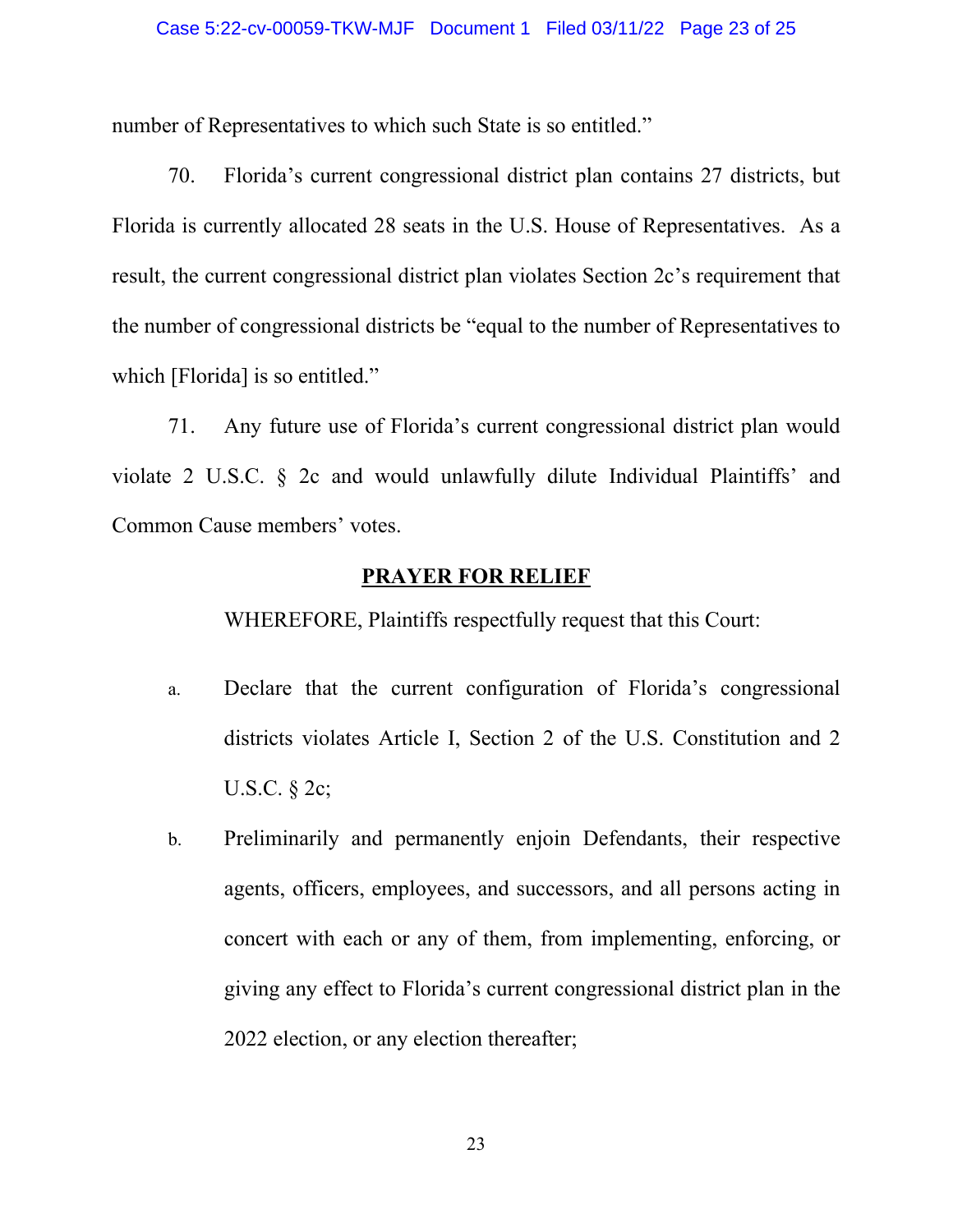- c. Establish a schedule that will enable the Court to adopt and implement a new congressional district plan by a date certain;
- d. Implement a new congressional district plan that complies with Article I, Section 2 of the U.S. Constitution and 2 U.S.C. § 2c;
- e. Award Plaintiffs their costs, disbursements, and reasonable attorneys' fees under 42 U.S.C. § 1988; and
- f. Grant such other and further relief as this Court deems just and proper.

Date: March 11, 2022

# BEDELL, DITTMAR, DeVAULT, PILLANS & COXE Professional Association

By: s/Henry M. Coxe III

Henry M. Coxe III Florida Bar No.: 0155193 hmc@bedellfirm.com Michael E. Lockamy Florida Bar No.: 69626 mel@bedellfirm.com The Bedell Building 101 East Adams Street Jacksonville, Florida 32202 Telephone: (904) 353-0211 Facsimile: (904) 353-9307

-and-

Gregory L. Diskant\* H. Gregory Baker\* Peter A. Nelson\* Catherine J. Djang\* Jacob Tuttle Newman\* Ariel Rudofsky\*